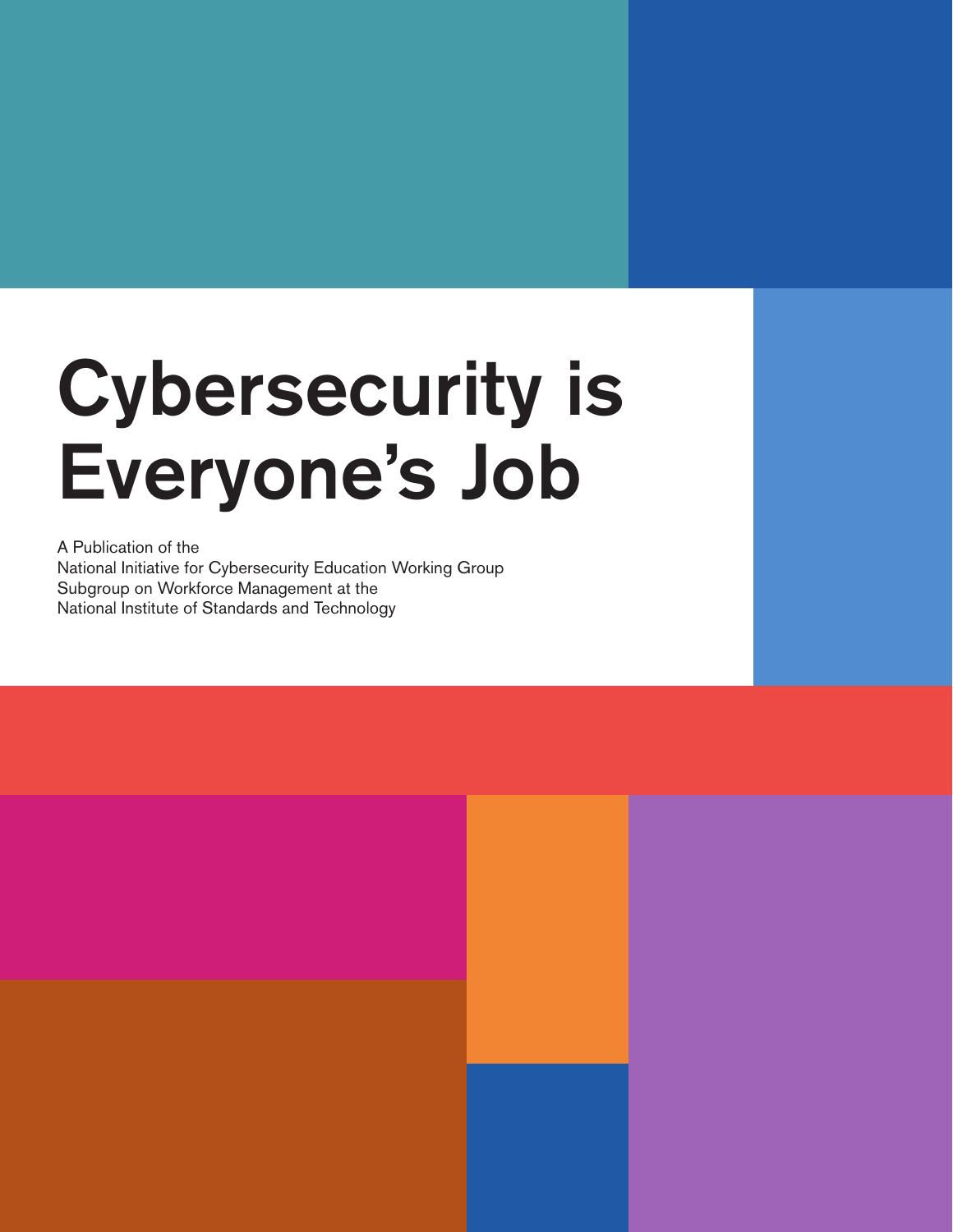## <span id="page-1-0"></span>Abstract

This guidebook outlines what each member of an organization should do to protect it from cyber threats, based on the types of work performed by the individual.

It is aligned with the strategic goals of the National Initiative for Cybersecurity Education (NICE), a program of the National Institute of Standards and Technology (NIST). The need for this paper was identified by the Workforce Management subgroup of the NICE Working Group (NICEWG), a voluntary collaboration of industry, academic and government representatives formed to facilitate, develop and promote cybersecurity workforce management guidance and measurement approaches that create a culture where the workforce is managed and engaged to effectively address the cybersecurity risks of their organization.

## **Disclaimer**

This is not an official publication of the U.S. government. The guidelines provided in this guidebook are non-binding, non-regulatory recommendations. Authors and editors are not liable for circumstances arising from the implementation of these recommendations.

Published October 2018

https://www.nist.gov/itl/applied-cybersecurity/nice/workforce-management-guidebook

This work is licensed under a Creative Commons Attribution-NonCommercial-ShareAlike 4.0 International License, at <https://creativecommons.org/licenses/by-nc-sa/4.0>

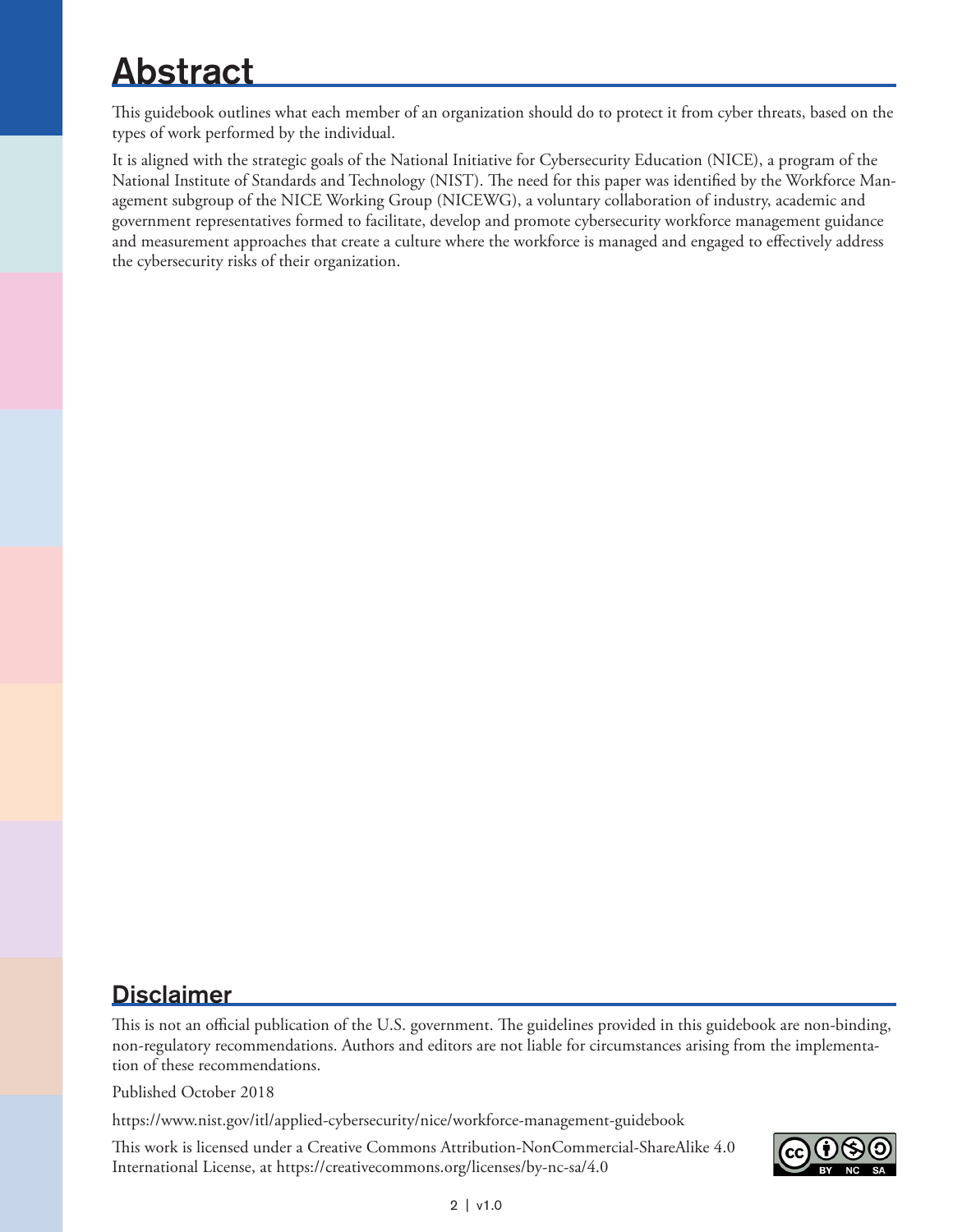## **Contents**

| $\label{prop:1} \text{Introduction}\\$ |  |
|----------------------------------------|--|
|                                        |  |
|                                        |  |
|                                        |  |
|                                        |  |
|                                        |  |
|                                        |  |
|                                        |  |
|                                        |  |
|                                        |  |
|                                        |  |
|                                        |  |
|                                        |  |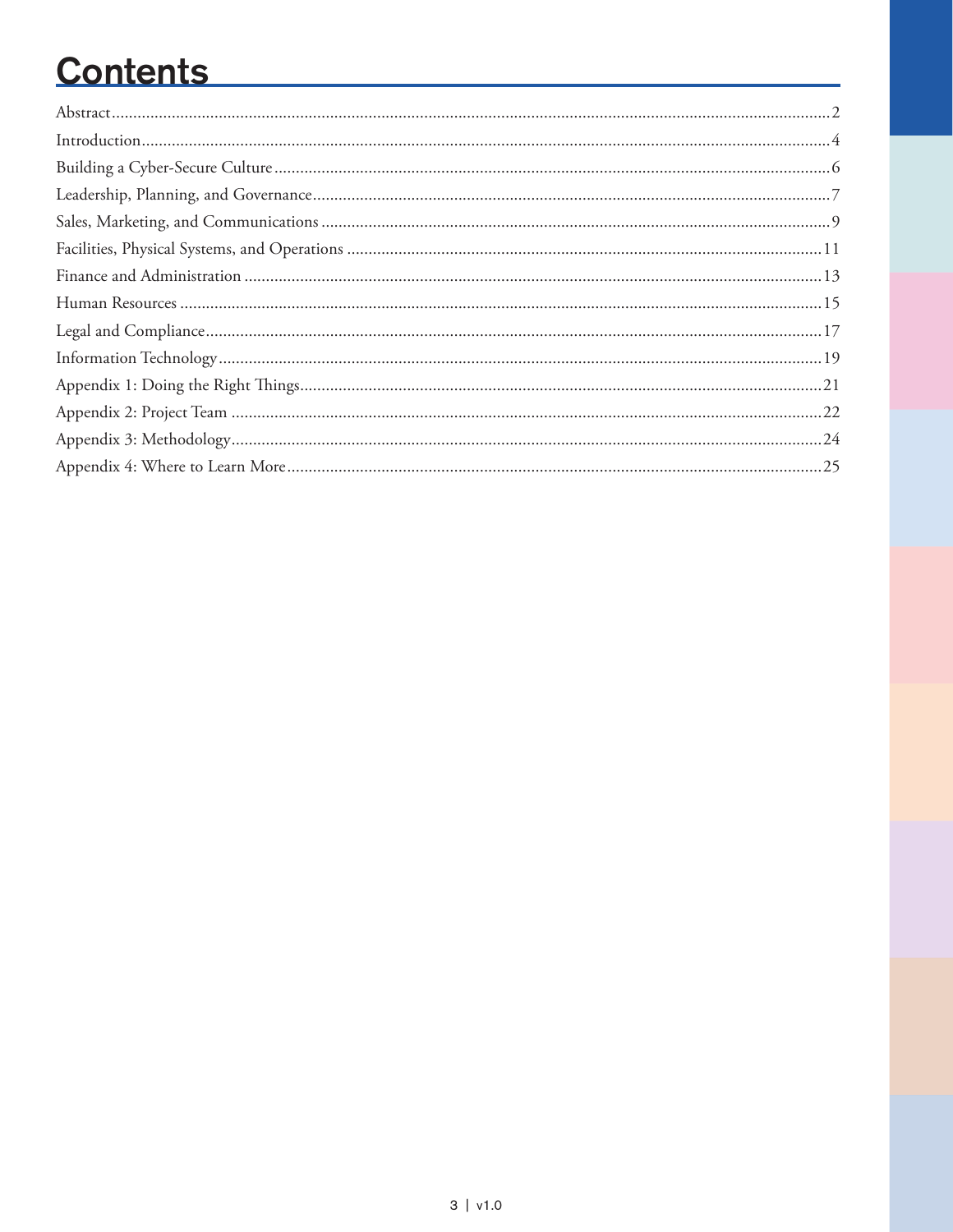## <span id="page-3-0"></span>**Introduction**

We are the greatest vulnerability in any organization.

In this era of persistent cyber threats, an organization can be secure only with the active participation of everyone. Unfortunately, many organizations limit security responsibilities to designated security personnel that perform specialized security functions. Effective security must be enterprise-wide, involving everyone in fulfilling security responsibilities. Each member of the group, from the newest employee to the chief executive, holds the power to harm or to help, to weaken or strengthen, the organization's security posture.

This guidebook outlines what each of us should do to protect the organization, based on the types of work we do.

#### **Cybersecurity**

Measures taken to protect a computer or computer system (as on the Internet) against unauthorized access or attack (Merriam-Webster).

## Benefits of this Guidebook

- Helps you to know what you need to do, based on your role
- Engages all functions and roles—technical and non-technical—in securing critical information and systems
- Provides essential, must-do-first guidance in plain language
- Turns the organization's greatest vulnerability—its people—into the organization's greatest asset

### Why this Guidebook is Needed

Contrary to the common misunderstanding that cyber threats are a technology problem looking for a technology solution, the data clearly and consistently shows that employees are the greatest vulnerability of any organization. This means that no matter how robust the technology is, or how many cybersecurity policies the Chief Information Security Officer (CISO) may have introduced, the organization cannot be secure without all individuals doing their part, across all business functions, technical and non-technical.

Consider how dependent our public health is on the active participation of everyone. We are all educated and encouraged to exercise good hygiene such as washing hands and seeking preventative care through immunizations, and even children are well versed in best practices for covering your mouth when you sneeze, handwashing and so forth. Even when well-trained medical professionals are delivering exceptional care in a robust health care system, the spread of diseases is primarily prevented through good hygiene. Similarly for good "cyber hygiene," when each of us takes appropriate care, we protect the larger community.

Another common misunderstanding is that organizations just need to hire more technically-savvy cybersecurity professionals. Without a doubt, these skilled people are very important. Without them, essential technical safeguards could not be implemented, ongoing security operations would not be conducted, and there would be no one to respond to the next cyber incident. However, the largest "attack surface" of the organization is you and me—the people who perform common functions: Leadership, Planning, and Governance; Sales, Marketing, and Communications; Facilities, Physical Systems, and Operations; Finance and Administration; Human Resources; Legal and Compliance; and routine Information Technology operations. Therefore, cybersecurity is everyone's job.

### Who Can Use this Guidebook?

This guidebook is intended for every kind of organization, from large government agencies and publiclytraded corporations to nonprofits and small, familyowned businesses, since all organizations must perform common, essential activities. These functions include generating revenue, communicating with external customers and stakeholders, delivering products and services, leading people, and managing financial and legal matters, all of which depend on computing systems. Each of these areas routinely exposes the organization to a variety of cyber-related business risks. To reduce these risks, each person in each business function must be involved, understanding your role and taking individual responsibility for mitigating cyber risks.

In the following pages, you'll find practical guidelines for action, organized by business function. Many of these tasks are simple… so simple that they might seem inconsequential. But these guidelines reflect proven best practices developed by security experts from government, industry and academia.

The cybersecurity of your organization depends on you, and here's what you can do.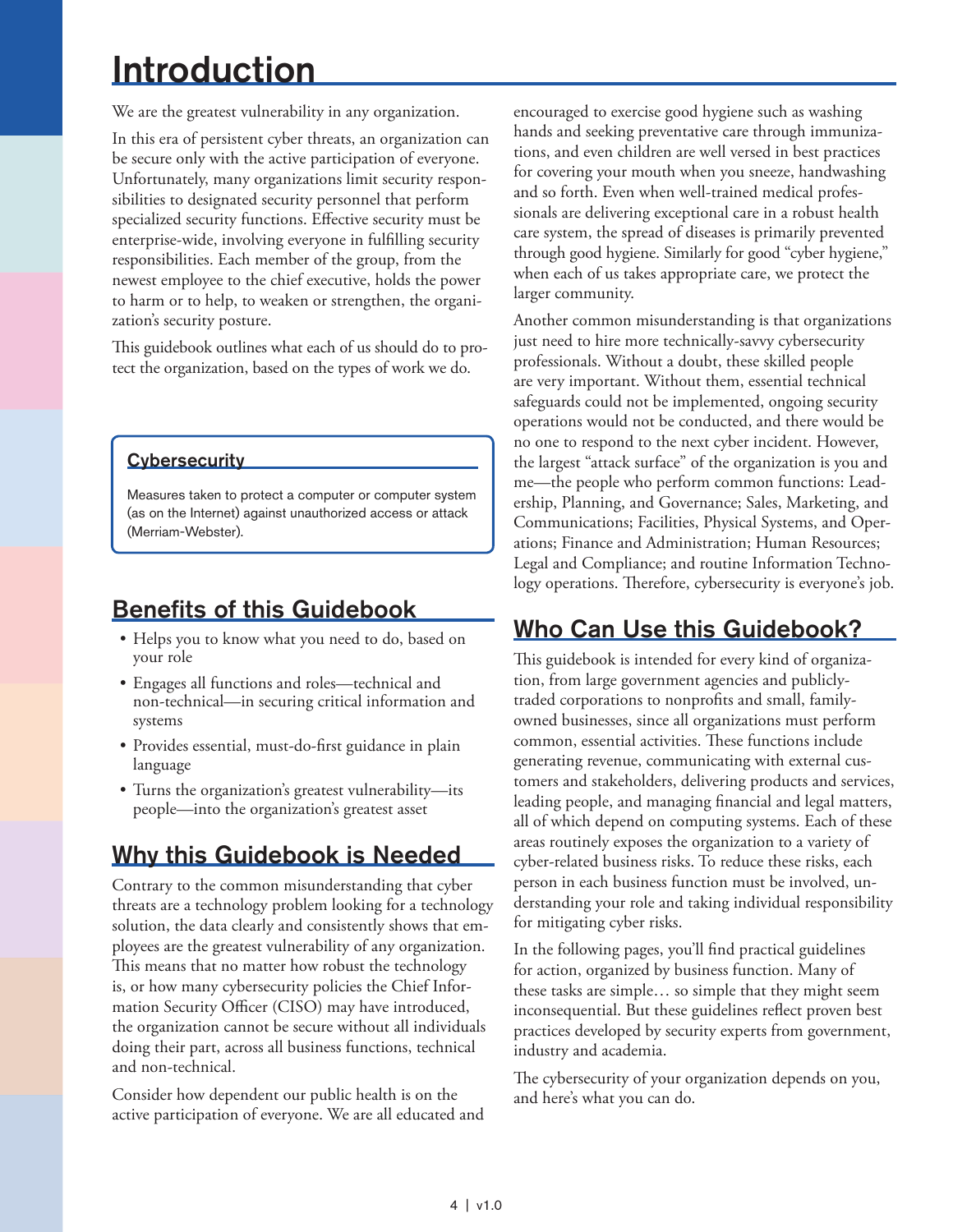## How to Use this Guidebook

This guidebook is organized by business function—those essential activities which all organizations must perform to at least some extent. Each function represents work that may be performed by a number of formal job roles, or they may be performed by one person, depending on the size of the organization. They are intended for full-time employees, part-time hires, leaders at all levels, and those who perform tasks in that particular business function, even if their primary role is elsewhere. The goal is to build a cyber-secure workforce, with each person doing their part to secure the organization.

The business functions are presented as seven categories:

- Leadership, Planning, and Governance
- » Sales, Marketing, and Communications
- » Facilities, Physical Systems, and Operations
- » Finance and Administration
- » Human Resources
- **Legal and Compliance**
- » Information Technology

Each section is written so that it may be used as a standalone reference for that particular business function; therefore, some of the guidelines will appear in multiple sections.

Additional resources, references and information on how this guidebook was developed are contained in the appendices.

Please note that the information in this guidebook is not intended to replace your organization's security policies; rather, it provides a supplemental quick reference of actions that each person can perform to ensure the organization's cyber resilience.

This document can be shared as-is, or organizations may tailor it to their needs and communication methods—in materials such as booklets, webpages, publications, or webinars. The intent is for users to understand how everyone in an organization—across all business functions and roles—can enforce the cybersecurity posture of their organization. For more information on acceptable use and sharing, please refer to the Creative Commons licensing terms for Attribution-NonCommercial-ShareAlike 4.0 International License, at [https://creativecommons.org/](https://creativecommons.org/licenses/by-nc-sa/4.0) [licenses/by-nc-sa/4.0](https://creativecommons.org/licenses/by-nc-sa/4.0)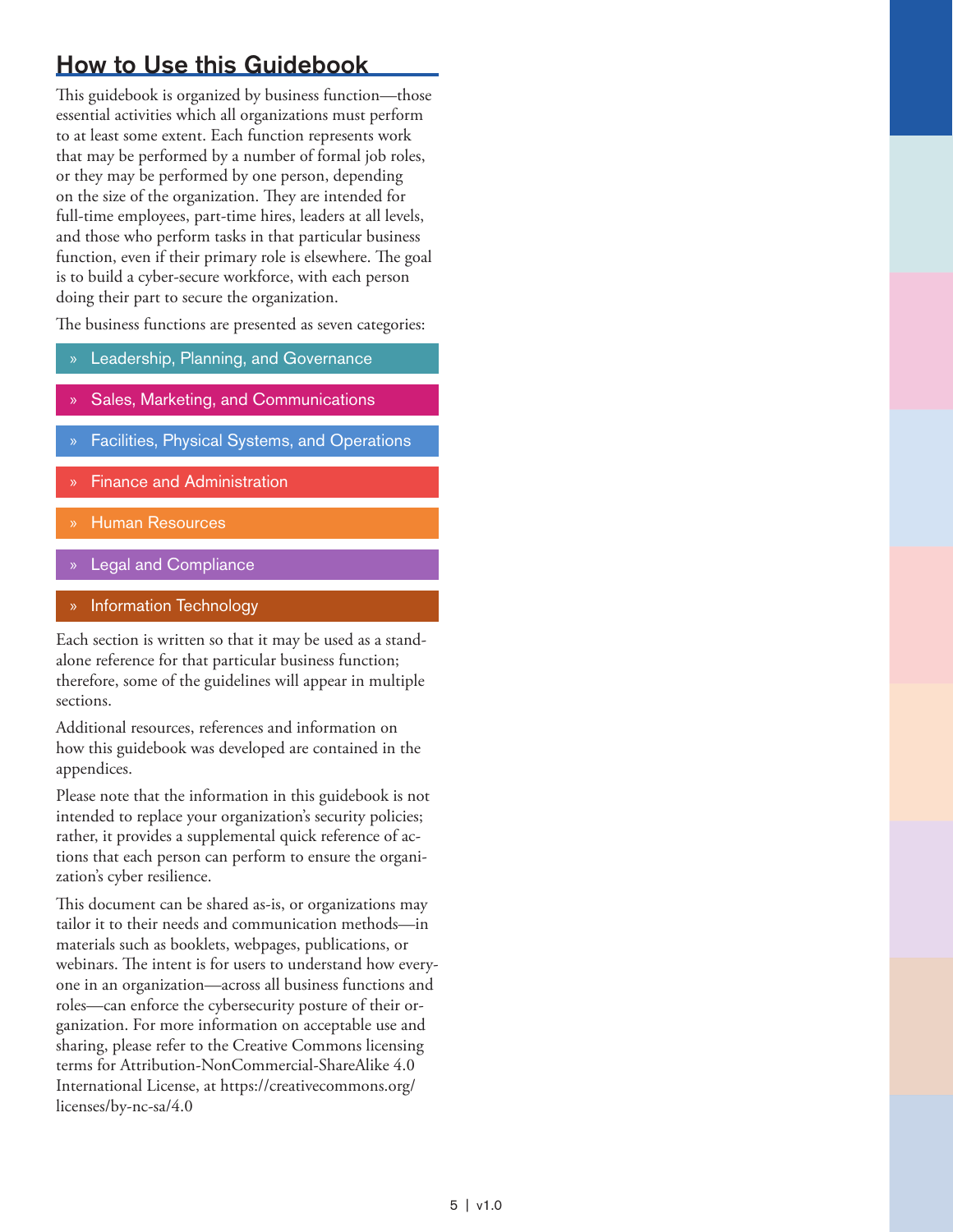## <span id="page-5-0"></span>Building a Cyber-Secure Culture

Your organization's culture is critical to establishing a successful cybersecurity posture. Its culture must emphasize, reinforce, and drive behavior toward security. A resilient workforce will not exist without a cyber-secure culture.

## **Mindset**

Mindset is a critical component of culture. When we build awareness into the organizational culture, we increase our ability to address cyber risks. Every organization is at risk, whether a small non-profit or a Fortune 100 company. Given the prevalence of cyber attacks, we need to stay alert and prepared. Mindset will drive appropriate behaviors at the individual level, contributing to the resilient workforce that every organization needs.

## Leadership

The organization's leaders set the tone. Leadership is the most important factor to influencing awareness and mindset. Leaders must embrace cybersecurity education, awareness and best practices. Leaders must also support security investments, and champion cybersecurity in enterprise risk management. Deep technical knowledge is not required from leaders; rather, they should model good personal security habits based on sound guidelines. Leadership involvement is critical for a cyber-secure organization.

## Training and Awareness

Once leaders foster a cyber-secure culture, the next step is to implement employee awareness training. These programs build an understanding of risks, and—most importantly—provide specific steps for mitigating them. Training programs come in many forms; most involve computer-based learning modules and practical exercises.

The use of social engineering, or manipulation, to spread exploits via unsuspecting employees is an increasing risk. They may have access to the targeted data or systems themselves, or may be exploited to reach those who do. A key element in a training program is hardening your employees to the reality of socially engineered exploits. No program will lead to a sustained 100% success rate against human-based exploits, but can substantially reduce the volume and the impact of attacks; your cyber defenders can focus on a smaller, more manageable set of incidents.

Another common way to help build cyber-secure culture is through internal awareness campaigns. From posters and newsletters to contests and prize drawings, organizations have found effective ways to generate "buzz" around important security themes. While these methods should be employed year round, October's National Cybersecurity

Awareness Month is a particularly good time to emphasize these themes.

## Performance Management

Incentives and disincentives can have a profound impact on human behavior. For real cultural change to occur in cybersecurity preparedness, individual performance goals must align with the goals of the organization. Performance goals for security can include completion of required training, improved responses to phishing exercises, compliance with policies, and avoidance of risky online behaviors. Financial and operational metrics are common in organizations; security metrics should be also.

### Technical and Policy Reinforcement

Technical controls associated with human behavior can be implemented to reinforce cyber-secure culture. Just as physical access controls reinforce the mental awareness of a physical perimeter, so can password policies, multifactor authentication and mobile device management solutions reinforce security culture. Policy at the organizational level can also drive implementation of controls by outlining the negative consequences of non-compliance.

There are many ways that these guidelines can be implemented, reflecting the unique culture of each organization. What matters is that they form the basis for developing a cyber-secure culture by increasing awareness and fostering the right mindset. With a sound cyber-secure culture in place, each business function can focus on its own contribution to protect the organization.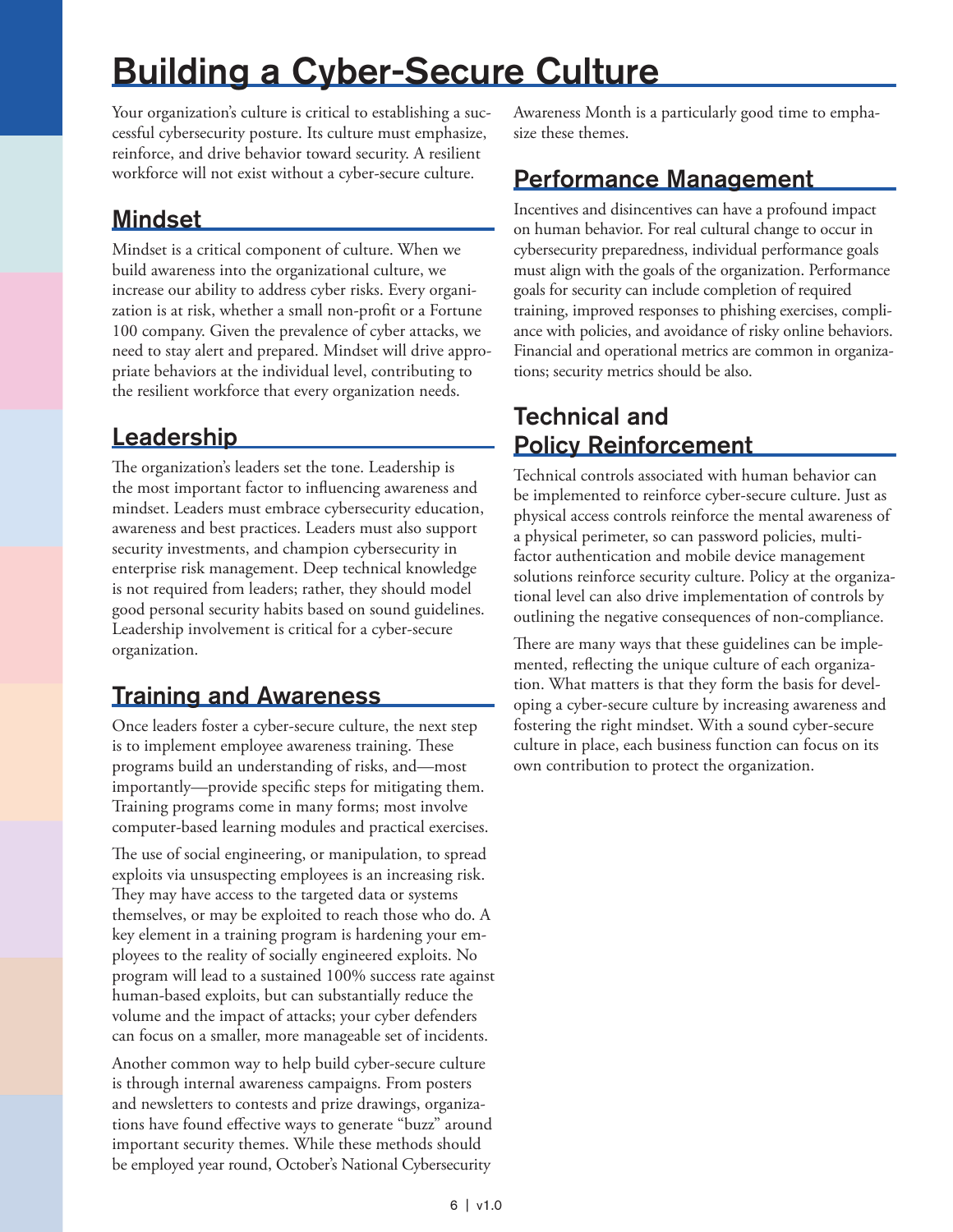## <span id="page-6-0"></span>Leadership, Planning, and Governance

*Setting overall direction, establishing priorities, maintaining influence, and mitigating risks*

## What Leadership, Planning, and Governance Does

If you are responsible for the overall strategic direction of the organization, or for maintaining controls and mitigating risks, this section applies to you. Leadership, Planning, and Governance professionals are often the most senior leaders, or are directly supporting strategic decision makers. You may be involved in board proceedings, contribute as senior level management or manage a complex government agency, with fiduciary responsibility and budget authority. Or, you could be the owner-operator of a small business or franchise. What all these roles have in common is that final decisions are made by you, or you are supporting those who make those decisions. Because competing demands must be balanced and limited resources allocated, you play a crucial role in establishing priorities and ensuring adherence to them. At the same time, strategic risks to the organization must be addressed. You are often the arbiter of difficult decisions.

You matter to the organization, because without you, the organization lacks direction and cohesion. You are the hub of the wheel—connecting to, coordinating, and driving the many parts of the business.

## The Role of Leadership, Planning, and Governance in Cybersecurity is All About:

- 1. Managing and mitigating overall cyber-related business risks
- 2. Establishing effective governance controls
- 3. Prioritizing and resourcing cybersecurity programs
- 4. Safeguarding the sensitive information you rely on for planning and decision making
- 5. Establishing a cyber-secure culture within the organization

#### **What Leadership, Planning, and Governance professionals should do:**

- Understand cybersecurity basics and best practices well enough to enable sound decision making
	- » Establish a routine reporting process for cyber risks within the organization
	- » Engage with trusted third parties to learn about cyber risks and their mitigations—this includes consultants, industry groups, and cybersecurity

service providers and educators

- » Regularly commission objective risk assessments of the organization
- » Direct the implementation of cybersecurity best practice frameworks, maintained by authoritative entities such as the National Institute of Standards and Technology (NIST), Center for Internet Security (CIS), and International Organization for Standardization (ISO)
- Include cyber risks in the enterprise risk management process
	- » Avoid treating cyber risks as a separate and mysterious matter only for technologists
	- » Understand the organizational impacts of cyber incidents
	- » Consider risks introduced by partners and suppliers
	- » Conduct exercises and decision-making drills to familiarize yourself and your organization with how to respond to disasters and security incidents
	- » Prioritize cyber-related risks to ensure appropriate attention and effort is committed to their mitigation
- Develop and maintain organizational information security policies and standards
	- » Ensure that information security policies are informed by risk assessments, regulations, and standards/best practices
	- » Ensure organizational security policies are appropriately implemented, institutionalized and communicated
	- » Be aware of relevant data protection / privacy regulations and legislation to ensure that your

#### Your title includes words like:

Director, Board, Chairman, Chief, Executive, Commander, President, Vice President, Partner, Principal, Owner, Founder, Secretary, Consultant, Strategy, Governance, Risk, Intelligence, Controls

- Strategic plans
- Intellectual property
- •Board and senior management proceedings
- Financial records
- Merger and acquisition information
- Third-party recommendations and reports
- Routine communications of a sensitive nature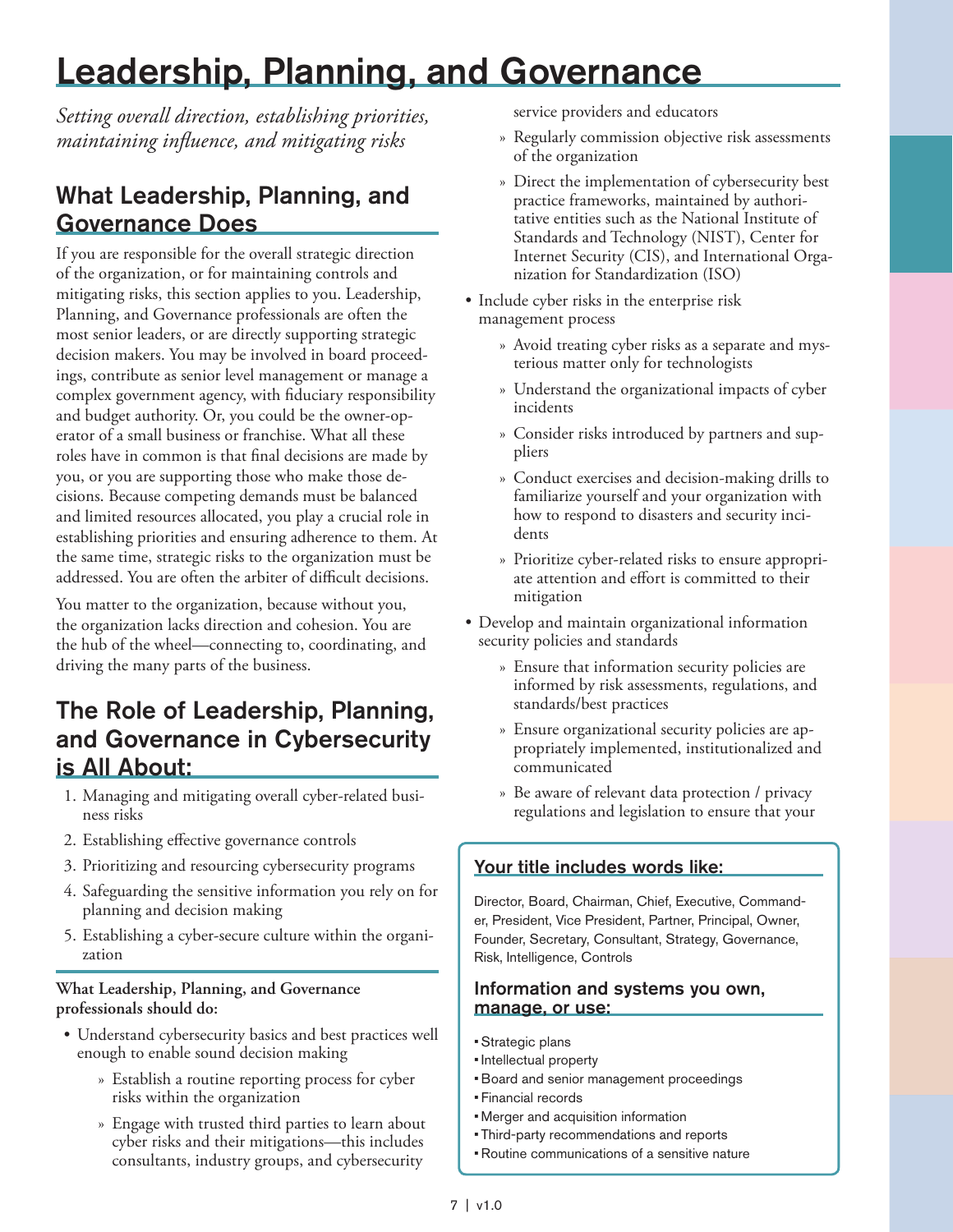organization remains in compliance, e.g., General Data Protection Regulation (GDPR), Health Insurance Portability and Accountability Act (HIPAA), Federal Information Security Management Act (FISMA), Freedom of Information Act (FOIA), Sarbanes-Oxley (SOX), Family Educational Rights and Privacy Act (FERPA)

- » Have a schedule in place to regularly review and update policies
- Promote the development of effective cross-functional teams to accomplish cybersecurity goals for the organization.
- Adequately fund cybersecurity resource requests
	- » Digital assets cannot be protected without human and technical resources; be ready to commit resources aligned to a cohesive cybersecurity strategy
	- » Plan for future needs
- Protect sensitive strategic, financial, legal, and risk information
	- » Share only necessary information
	- » Ensure the information is retained/destroyed in compliance with the organization's data retention policies or external regulations
	- » Use strong encryption, strong passwords, and other methods to secure files when you transfer them to others
- Protect access to online file sharing or decision support platforms by applying best practices, such as:
	- » Strong passphrases
	- » Unique passphrases for each critical account
	- » Multi-factor authentication

#### **What we all should do:**

»

- Ensure that all operating systems and applications are at their most current and secure version by enabling automatic updates from the vendor
- When working from home, secure your home network by applying best practices (see NIST SP 800-46 Rev. 2), such as:
	- » Change your wireless router password, SSID, and limit ability of others to find it
	- » Maximize encryption levels on your wireless router
	- » Increase privacy settings on your browser
	- » Use Virtual Private Networks (VPN) to access corporate networks whenever possible
	- » For additional security, protect browsing privacy through encrypted browsers
	- » For additional security, protect personal email accounts through encrypted email
- When traveling, secure your connections to the enterprise
	- » Do not enter sensitive information on public computers, such as in hotel lobbies, libraries and internet cafés
	- » Use VPN access to corporate networks whenever possible
	- » Do not use public Wi-Fi without VPN to transmit sensitive information
	- » Use a dedicated wireless hotspot for internet access
	- » If a hotspot is not available, consider tethering to a corporate or business-issued cell phone
	- » Consider using disposable phones when traveling in regions with questionable data security or excessive surveillance
	- » Physically protect your computer from theft and unauthorized access
- Use social media wisely
	- » Apply strong privacy settings
	- » Don't share personal information on business accounts
	- » Don't share business information on personal accounts

#### A note to leaders

You are ultimately responsible. Work with cybersecurity experts—externally and those you hire internally—to establish sound guidelines, be familiar with those guidelines, implement them yourself, and ensure that your teams know what they're expected to do.

*Don't be afraid to ask questions.* Nobody expects you to understand cyber as well as you understand finance or operations, but everyone expects you to mitigate risks to the business—and cyber risks are real. Your job depends on how well you address the real risks of an often-unfamiliar subject.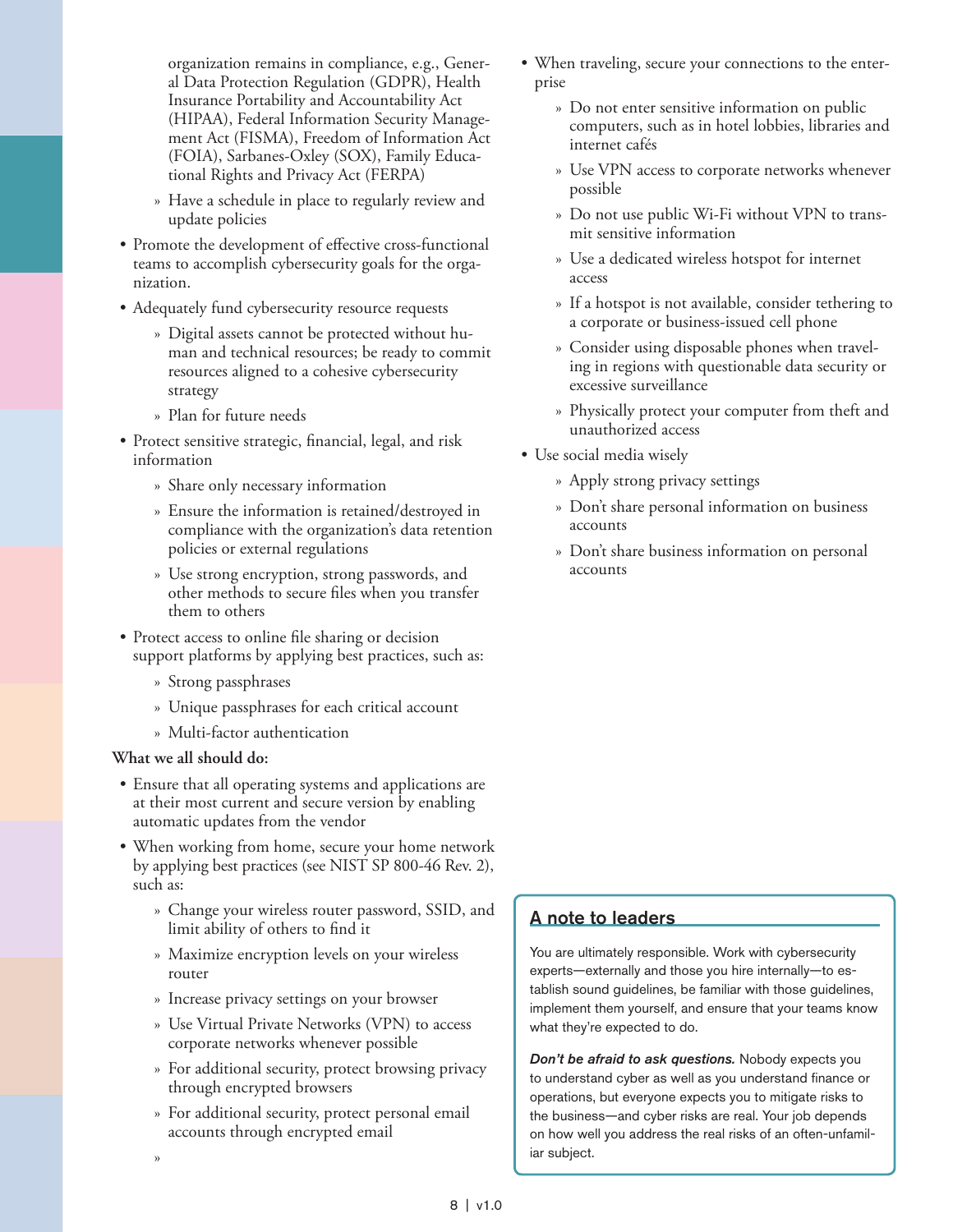## <span id="page-8-0"></span>Sales, Marketing, and Communications

*Raising awareness, communicating, generating revenue, and interacting with customers*

## What Sales, Marketing, and Communications Does

If you are interacting with customers, clients, donors or citizens, this applies to you. Sales, Marketing, and Communications professionals are those who engage prospective and existing customers to drive awareness of products and services, stimulate interest, and generate revenue through sales or other means. You may also be involved in public- and media-facing communications. You are the messengers of the organization, carrying news of the good things you provide to those who need to know, and responding to current events. This includes the crucial work of converting business ideas into real business deals. Along with the people who deliver the products or services, you are often the most visible, outward-facing people in your organization.

You matter to the organization, because without you, ideas, products and services sit idle—you make the organization a vibrant part of the world around it.

### The Role of Sales, Marketing, and Communications in Cybersecurity is All About:

- 1. Protecting the company brand, reputation and the trust of citizens, customers, and partners
- 2. Preventing/limiting information loss as you interact with the outside world
- 3. Reducing risks to the enterprise network presented by remote work, telecommuting, and travel

#### **What Sales, Marketing, and Communications professionals should do:**

- Communicate the importance of cybersecurity matters to your stakeholders
	- » Access reputable sources to develop a well-rounded understanding of how information and systems fit into the ecosystem of the people you interact with—this includes consultants, industry groups, cybersecurity service providers and educators
	- » Inventory the types of information entrusted to the care of your organization, and consider the potential impact of data compromise for your customers and partners
	- » Understand the potential impact of a cyber incident to your organization, including customer trust and competitive advantage
- Develop a communications plan for the inevitable cyber incident
	- » Participate in internal incident response team planning
	- » Become familiar with the cyber incident response plan
	- » Participate in "table-top exercises" and other planning efforts in anticipation of cyber incidents
	- » Draft a communication plan consistent with regulatory requirements, legal considerations, industry best practices, and commitments made to external stakeholders
- Protect shared files
	- » Use encryption, passwords, and other methods to secure files when you transfer them to/from customers and partners
- Protect access to your Customer Relationship Management (CRM) platform by applying best practices, such as:
	- » Strong passphrases
	- » Unique passphrases for each critical account
	- » Multi-factor authentication
	- » Restricting levels of access by need
	- » Removing employees or vendors when they are no longer involved
- Protect customer information in quotes, purchase orders, invoices, payments, and presentations
	- » Share only necessary information
	- » Ensure the information is destroyed in compliance with the organization's data retention policies or applicable regulations
- Bring customers' cyber concerns back into the organization.

#### Your title includes words like:

Sales, Accounts, Client, Revenue, Business Development, Donor Relations, Advertising, Social Media, Marketing, Demand Generation, Communications, Media Relations, Analyst Relations, Public Affairs, Community, Stakeholder, Engagement, Relationship Manager

- Customer data • Public announcements
- Partner data Public-facing websites
- Contracts •Social media accounts
- Financial data • Press releases • Customer support portals
- Customer Relationship Management (CRM) systems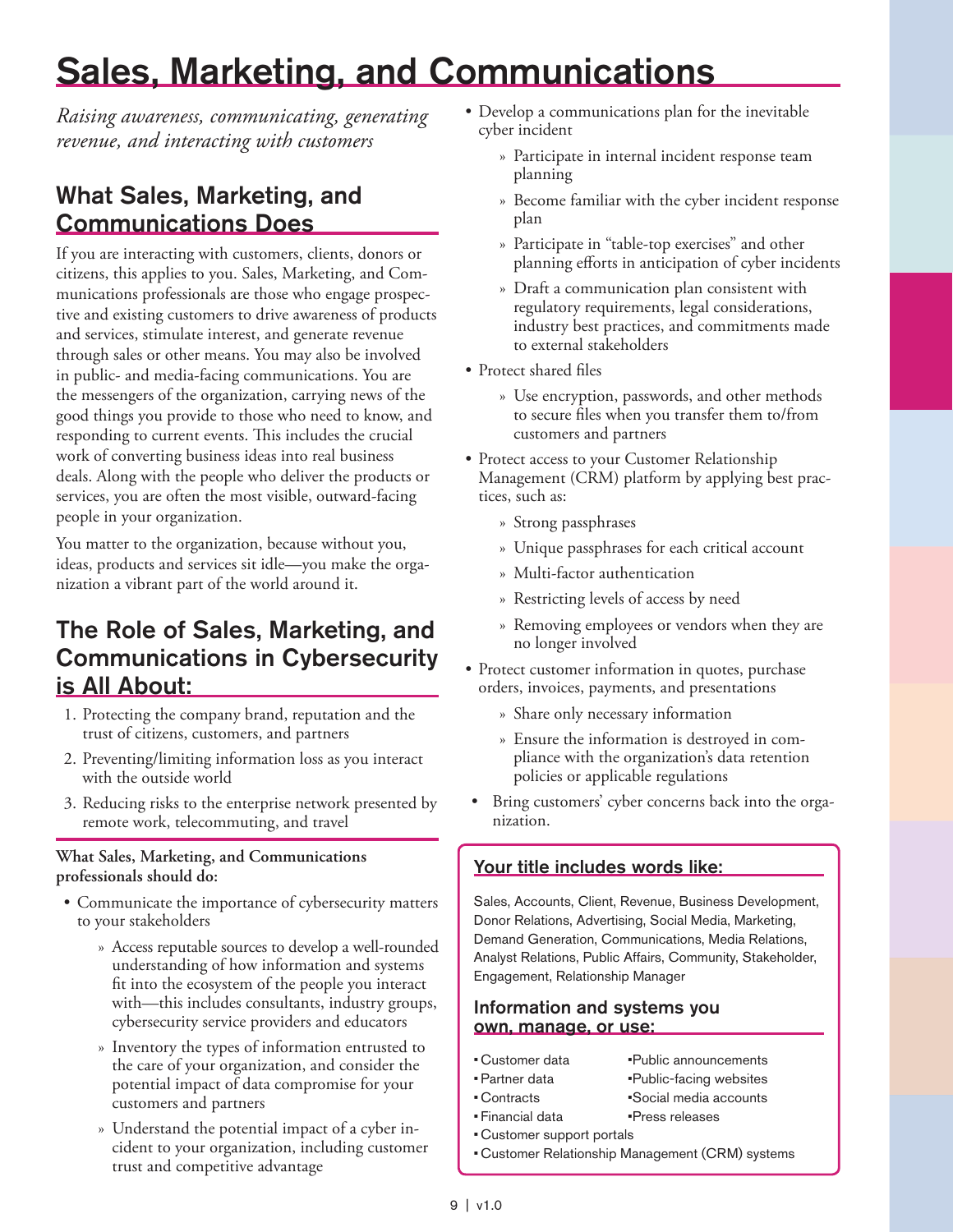Be aware of the implications of conducting business in foreign jurisdictions with different regulations such as the European Union's General Data Protection Regulation (GDPR)

#### **What we all should do:**

- Ensure that all operating systems and applications are at their most current and secure version by enabling automatic updates from the vendor
- When working from home, secure your home network by applying best practices (see NIST SP 800-46 Rev. 2), such as:
	- » Change your wireless router password, SSID, and limit ability of others to find it
	- » Maximize encryption levels on your wireless router
	- » Increase privacy settings on your browser
	- » Use Virtual Private Networks (VPN) to access corporate networks whenever possible
	- » For additional security, protect browsing privacy through encrypted browsers
	- » For additional security, protect personal email accounts through encrypted email
- When traveling, secure your connections to the enterprise
	- » Do not enter sensitive information on public computers, such as in hotel lobbies, libraries and internet cafés
	- » Use VPN access to corporate networks whenever possible
	- » Do not use public Wi-Fi without VPN to transmit sensitive information
	- » Use a dedicated wireless hotspot for internet access
	- » If a hotspot is not available, consider tethering to a corporate or business-issued cell phone
	- » Consider using disposable phones when traveling in regions with questionable data security or excessive surveillance
	- » Physically protect your computer from theft and unauthorized access
- Use social media wisely
	- » Apply strong privacy settings
	- » Don't share personal information on business accounts
	- » Don't share business information on personal accounts

#### A note to leaders

Implementing cybersecurity best practices is hard to do with external-facing employees, particularly if they are out in the field most of the time. The most effective aspect of leadership is to lead by example: know these guidelines, implement them yourself, and ensure that your teams understand what they're expected to do.

*Demand cyber-secure resources*. If your organization does not provide secure connections, such as multi-factor authentication, VPN, and/or mobile hotspots, *demand it*! Your job, and the organization's reputation, depends on maintaining the trust of citizens, customers, and partners.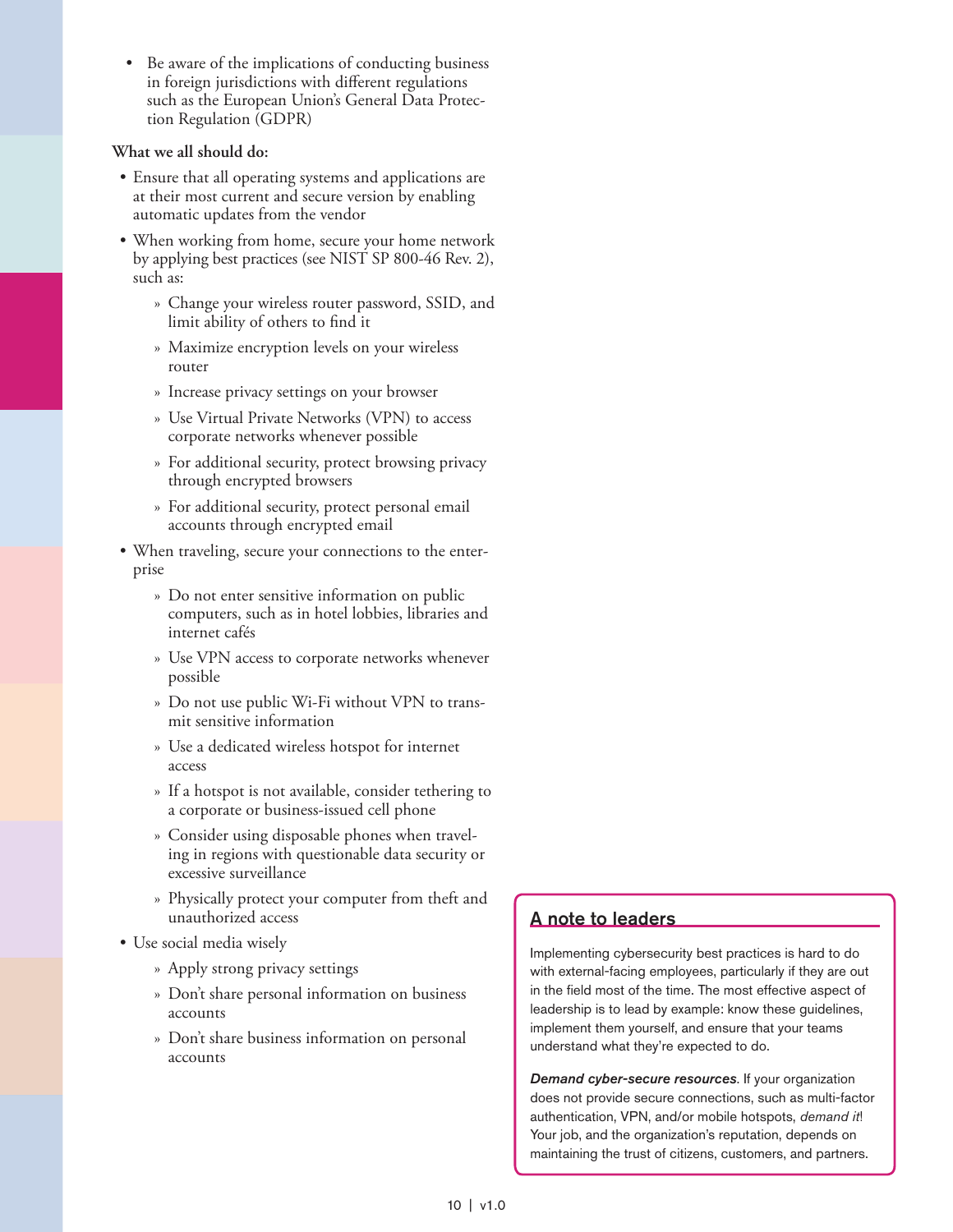## <span id="page-10-0"></span>Facilities, Physical Systems, and Operations

*Designing and delivering products and services, managing operations, and maintaining the physical environment*

## What Facilities, Physical Systems, and Operations Does

If you are designing and delivering the organization's products and services to your customers, or are part of the operations to support delivery, or are managing and maintaining the physical environment, this section applies to you. Since the types of products and services vary greatly, Facilities, Physical Systems, and Operations covers a diverse range of roles from site management to product engineer to operations analyst to distribution manager, and beyond. You deliver the organization's value to the world, fulfilling its primary purpose. Your role directly impacts citizens, customers, and partners who depend on your organization's products and services.

You matter to the organization, because successful development and delivery of its products and services depends on you. The organization would cease to function without the capabilities you provide, and the primary purpose of the organization would go unfulfilled. Your performance is also crucial to maintaining a competitive advantage—what makes your organization unique and respected—in a crowded, noisy, and busy world. Furthermore, the technology systems you operate, including those that manage physical processes (Operational Technology (OT), rather than Information Technology (IT)), introduce potential risks to life and limb, making your security readiness paramount.

## The Role of Facilities, Physical Systems, and Operations in Cybersecurity is All About:

- 1. Protecting the uniqueness of the products and services that your organization delivers
- 2. Securing physical systems from compromise due to all hazards, including physical and cyber risks
- 3. Integrating cybersecurity with physical safety and security

#### **What Facilities, Physical Systems, and Operations professionals should do:**

- Identify cyber risks to the resilience of physical systems, including control systems
	- » Engage IT and OT stakeholders
- » Engage trusted third parties to develop an understanding of cyber risks in the physical environment
- » Perform a comprehensive assessment of the physical environment to identify vulnerabilities and weaknesses
- Ensure appropriate physical security controls are implemented at facilities
- Develop a comprehensive plan to improve the security of control systems
	- » Leverage cybersecurity best practice frameworks, maintained by authoritative entities such as National Institute of Standards and Technology (NIST), Center for Internet Security (CIS), International Organization for Standardization (ISO), and ISA99
- Incorporate cybersecurity measures into the safety program
	- » Ensure employee training includes awareness of cyber risks in the physical environment
	- » Leverage the safety program as another means to foster a cyber-secure culture
	- » Partner with IT to develop a system for guests who access the physical environment: limiting direct access, providing a restricted Wi-Fi network, etc.
- Protect intellectual property
	- » Use encryption, passwords, and other methods to secure files when you transfer them to/from customers and partners
	- » Share only necessary information
	- » Ensure sensitive information is destroyed in compliance with the organization's data retention policies or external regulations

#### Your title includes words like:

Operations, Delivery, Consultant, Services, Engineering, Product Development, Process Control, Workplace, Plant, Facilities, Fabrication, Office, Maintenance, Logistics, Supply Chain, Real Estate, Design, Manufacturing, Safety

- Intellectual property
- Plans, diagrams and schematics
- Physical control systems
- Supervisory Control and Data Acquisition (SCADA) systems
- •Building management systems (BMS)
- Physical security systems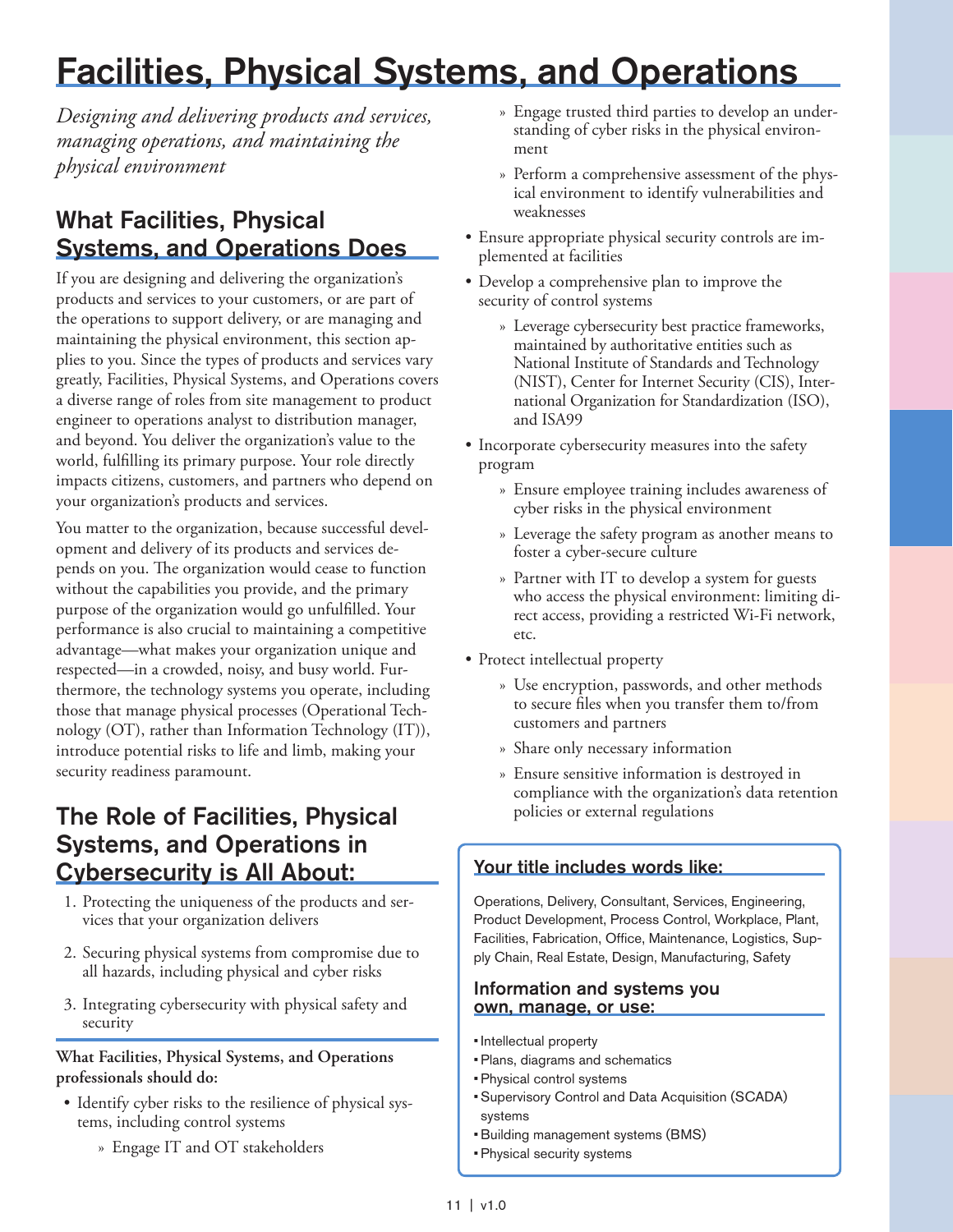- » Prevent remote access to systems unless absolutely necessary
- Consider security risks and mitigations in the supply chain
	- » Ensure security controls are embedded within products where necessary
	- » Ensure suppliers adhere to security best practices
- Protect access to your information repositories by applying best practices, such as:
	- » Strong passphrases
	- » Unique passphrases for each critical account
	- » Multi-factor authentication

#### **What we all should do:**

- Ensure that all operating systems and applications are at their most current and secure version by enabling automatic updates from the vendor
- When working from home, secure your home network by applying best practices (see NIST SP 800-46 Rev. 2), such as:
	- » Change your wireless router password, SSID, and limit ability of others to find it
	- » Maximize encryption levels on your wireless router
	- » Increase privacy settings on your browser
	- » Use Virtual Private Networks (VPN) to access corporate networks whenever possible
	- » For additional security, protect browsing privacy through encrypted browsers
	- » For additional security, protect personal email accounts through encrypted email
- When traveling, secure your connections to the enterprise
	- » Do not enter sensitive information on public computers, such as in hotel lobbies, libraries and internet cafés
	- » Use VPN access to corporate networks whenever possible
	- » Do not use public Wi-Fi without VPN to transmit sensitive information
	- » Use a dedicated wireless hotspot for internet access
	- » If a hotspot is not available, consider tethering to a corporate or business-issued cell phone
	- » Consider using disposable phones when traveling in regions with questionable data security or excessive surveillance
	- » Physically protect your computer from theft and unauthorized access
- Use social media wisely
	- » Apply strong privacy settings
- » Don't share personal information on business accounts
- » Don't share business information on personal accounts

#### A note to leaders

Cultural barriers are as big as any other factor when it comes to cybersecurity in industrial environments and physical systems. It will require persistence, education, and leadership by example to build bridges between operational technology and information technology professionals, as well as between cybersecurity and industrial safety advocates.

*Address risks holistically, across all domains.* Insist that your employees do the same. Just as safety culture is driven by good leadership, sound performance management, and effective training, so is cybersecurity culture in operational environments.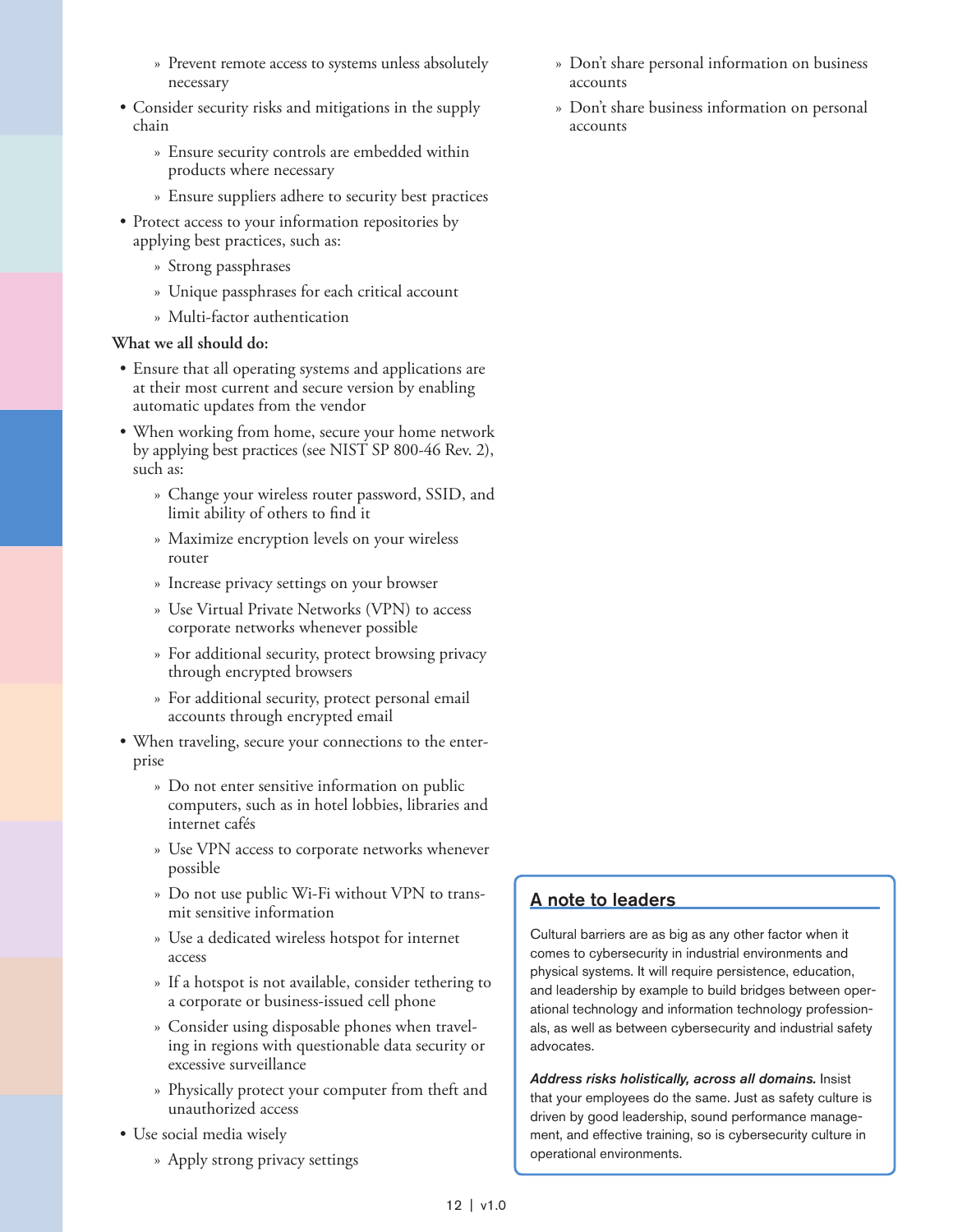## <span id="page-12-0"></span>Finance and Administration

*Providing planning, forecasting, accounting, transactional and administrative support to all functions within the organization*

## What Finance and Administration Does

If you are involved in managing the organization's finances, from planning and budgeting to accounting and processing transactions, this section applies to you. You are responsible for ensuring that each part of the organization has the ability to pay for goods and services, operate within a budget, track revenues and expenditures, and conduct business with external entities—from customers to suppliers. You may also provide administrative support to the Planning and Governance function or manage office operations. While this function includes all persons with a full-time role in these areas, it also applies to all executives, managers, and associates who handle financial and administrative matters; in other words, just about everyone.

In many cases, the Finance and Administration function includes enterprise risk management, with associated processes and personnel reporting into a Chief Financial Officer (CFO) or similar role. Internal audit and compliance functions may also be included.

You matter to the organization because nothing can happen without the ability to maintain financial health, perform essential transactions, manage business risks and support the Planning and Governance function.

#### Your title includes words like…

Finance, Financial, Comptroller, Accountant, Budget, Risk, Compliance, Contracting, Purchasing, Procurement, Buyer, Acquisitions, Vendor Management, Auditor, Examiner, Loan, Trader, Underwriter

#### Information and systems you own, manage, or use

- Financial performance records
- •Budgets
- Financial assessments and audit reports
- Tax filings (e.g. IRS forms)
- Public filings (e.g. SEC forms)
- Planning tools and platforms
- Enterprise risk management tools and platforms
- Risk assessments and audit reports
- Compensation and benefits information
- Accounts payable systems
- Accounts receivable systems
- Contracts

## The Role of Finance and Administration in Cybersecurity is All About:

- 1. Integrating cyber risks into the enterprise risk management process
- 2. Resourcing cybersecurity initiatives consistent with security strategy, and balanced with other IT investments
- 3. Maintaining the confidentiality and integrity of sensitive financial information to ensure security and compliance with applicable policies

#### **What Finance and Administration professionals should do:**

- Ensure that cyber risks are integrated into the enterprise risk management process
	- » Identify cyber-related risks to the enterprise early in the risk management process, not as a separate activity or late addition
	- » Understand the many different business effects of cyber threats, which range from business disruption and loss of credibility to legal liability and physical damage
- Provide sufficient funding to enable the success of the organization's cybersecurity strategy
	- » Reference the organization's security strategy and external best practice frameworks to help prioritize investments
	- » Work with cybersecurity leaders to understand how their resource requests align with strategy (which, in turn, should align with enterprise risk management); differentiate between the musthaves and nice-to-haves
	- » Develop a complete view of security-related spending, which is often spread across multiple functional areas and budget allocations
- Collaborate with other business functions on a plan for emergency spending
	- » In the event of a cyber incident, incident response plans should also incorporate how to purchase needed equipment or services
	- » Vendors and contractors should already be vetted and in place if such an incident should occur
	- » Contingency plans should be made for loss of financial systems to ensure continuity with minimal disruption
	- » Consider purchasing cyber risk insurance to offset the financial impact of security incidents
	- » Ensure that the emergency plan includes compensating services for affected parties, such as credit monitoring services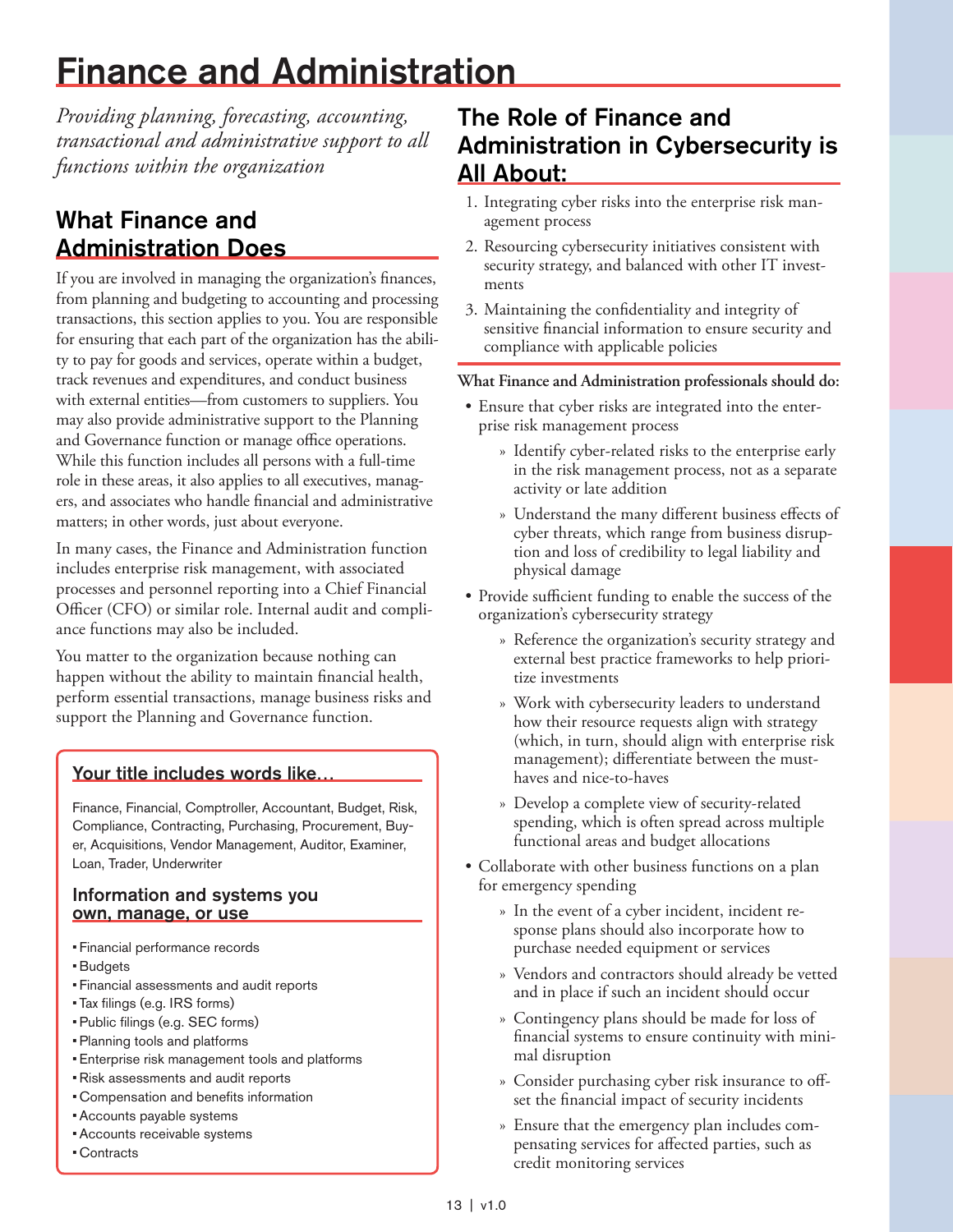• Work with Legal and Compliance, and Information Technology, to ensure contracts with third parties include clauses for effective oversight of supplier cybersecurity, notification of incidents, and adherence to relevant industry and government policies and regulations

• Define the appropriate balance of resource allocation between run-the-business or improve-the-business and secure-the-business investments

- » While the former can demonstrate a closer alignment to organization goals and performance, a rush to implement them often introduces new risks
- » If done properly, improvements in IT operations can also improve security and compliance, since many foundational controls for security (such as asset profiling, vulnerability management, configuration and patch management and access management) are essential to a well-run IT environment
- Protect the organization's financial viability and reputation by ensuring compliance with financial laws, regulations, rules, standards, and policies (both external and internal)
	- » Understand the regulatory requirements associated with financial information, such as Sarbanes-Oxley (SOX), Gramm-Leach-Bliley Act (GLBA) and Payment Card Industry Data Security Standards (PCI DSS)
	- » Support the cybersecurity team's efforts to secure systems which are impacted by these requirements
- Protect sensitive strategic, financial, legal, and risk information
	- » Share only necessary information
	- » Ensure the information is destroyed in compliance with the organization's data retention policies or external regulations
	- » Use encryption, passwords and other methods to secure files when you transfer them to others
- Protect access to any online file sharing or decision support platform by applying best practices, such as:
	- » Strong passphrases
	- » Unique passphrases for each critical account
	- » Multi-factor authentication

#### **What we all should do:**

- Ensure that all operating systems and applications are at their most current and secure version by enabling automatic updates from the vendor
- When working from home, secure your home network by applying best practices (see NIST SP 800-46 Rev. 2), such as:
	- » Change your wireless router password, SSID, and

limit ability of others to find it

- » Maximize encryption levels on your wireless router
- » Increase privacy settings on your browser
- » Use Virtual Private Networks (VPN) to access corporate networks whenever possible
- » For additional security, protect browsing privacy through encrypted browsers
- » For additional security, protect personal email accounts through encrypted email
- When traveling, secure your connections to the enterprise
	- » Do not enter sensitive information on public computers, such as in hotel lobbies, libraries and internet cafés
	- » Use VPN access to corporate networks whenever possible
	- » Do not use public Wi-Fi without VPN to transmit sensitive information
	- » Use a dedicated wireless hotspot for internet access
	- » If a hotspot is not available, consider tethering to a corporate or business-issued cell phone
	- » Consider using disposable phones when traveling in regions with questionable data security or excessive surveillance
	- » Physically protect your computer from theft and unauthorized access
- Use social media wisely
	- » Apply strong privacy settings
	- » Don't share personal information on business accounts
	- » Don't share business information on personal accounts

#### A note to leaders

As Finance and Administration leaders, you are often the default arbiter for resource demands among the other business functions. At the same time, there are many decisions that must be influenced or made by you in organizational planning, enterprise risk management, and resource allocation in which you are not the subject matter expert—but the decisions must be made.

*Get smart about cybersecurity and enterprise risk.* Your job, and the financial health of the organization, depends on your ability to make reasonable recommendations and decisions where there are many trade-offs.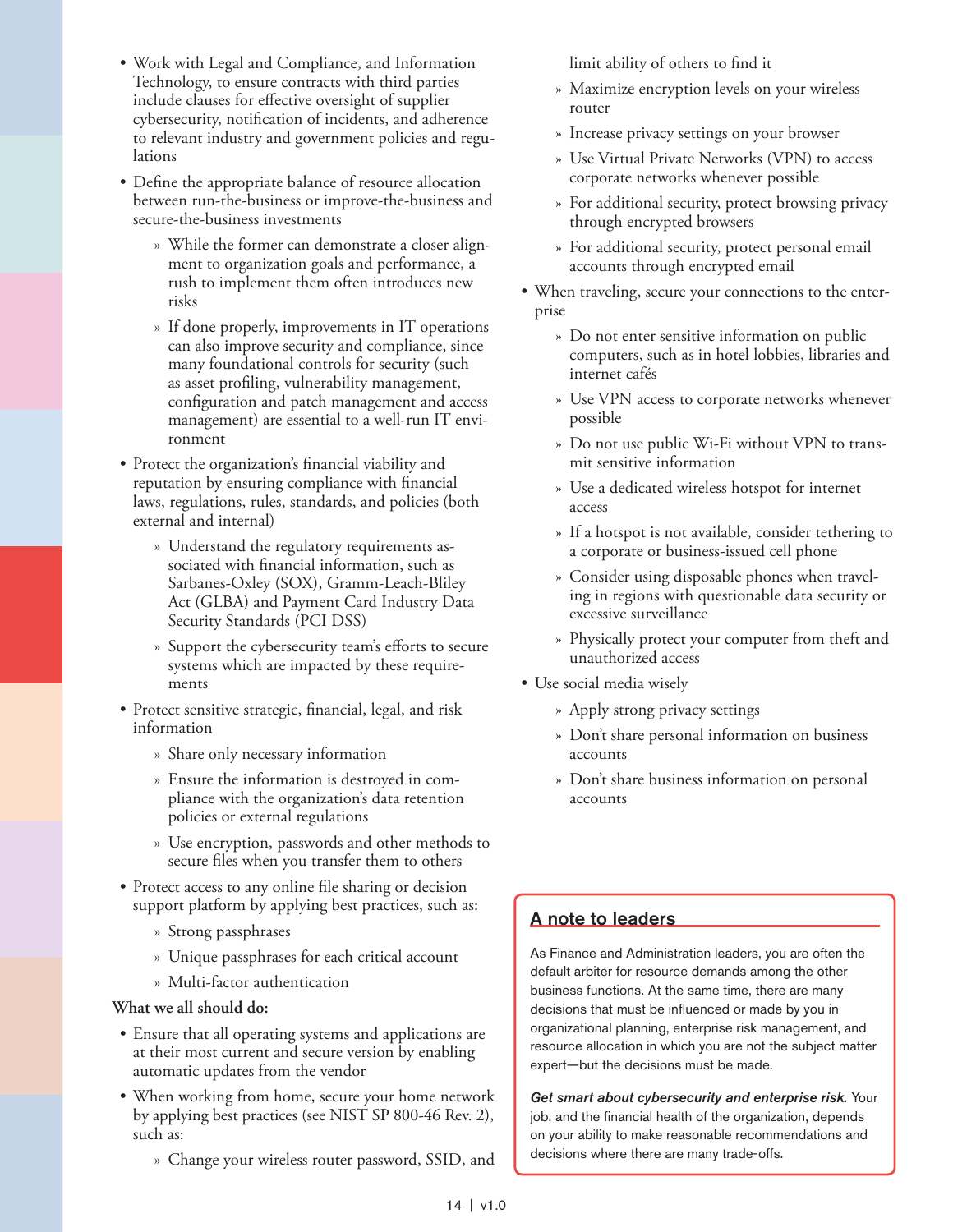## <span id="page-14-0"></span>Human Resources

*Planning, hiring, and supporting the development, retention, and compensation of the organization's workforce* 

## What Human Resources Does

If you are responsible for the management and optimization of the organization's human resources—from entry-level staff to senior executives—as well as external stakeholders (job candidates to recruiters, consultants, human resources associations, and benefits providers), this applies to you. You direct human resource strategy in alignment with the organization's strategy. Your role includes human resources policies and management, talent acquisition and development, workforce and succession planning, employee relations and engagement, culture and diversity, performance management, and compensation and benefits. You may also be involved in maintaining records in human resources administration portals and talent acquisition tools.

You matter to the organization, because without your expertise and efforts to acquire, cultivate, and retain the organization's most valuable asset, its people, the organization would not possess the knowledge, skills, and abilities necessary to succeed. Because of you, best practices for human resource management can be applied in a consistent manner.

### The Role of Human Resources in Cybersecurity is All About:

- 1. Implementing best practices in organizational change management, employee training, and performance management to enable a cyber-secure culture
- 2. Ensuring that critical cybersecurity roles are filled, consistent with the NICE Cybersecurity Workforce Framework, and that employees remain current on necessary knowledge, skills and abilities
- 3. Safeguarding sensitive employee information
- 4. Spearheading efforts to mitigate the risks of insider threat

#### **What Human Resources professionals should do:**

- Leverage NIST Special Publication 800-181, National Initiative for Cybersecurity Education (NICE) Cybersecurity Workforce Framework to deploy human resources to the proper cybersecurity roles
	- » Reference this framework for workforce planning, competency development, talent acquisition, and retention
	- » Reference this framework to identify non-

cybersecurity-specific roles which can perform cybersecurity functions

- » Apply standard lexicon to internal planning conversations, to ensure a common understanding across business functions
- Ensure cybersecurity knowledge, skills, and abilities are incorporated into employee training and development programs
- Mitigate risks introduced by new hires by performing background checks
- Require and track participation in cybersecurity training and awareness programs for all employees across the enterprise
- Leverage human resources best practices to support retention of critical cybersecurity roles
- Be vigilant to ensure selection of vendors that can effectively maintain the confidentiality of employee personal information, which frequently includes protected health information
- Protect access to your human resource management platform by applying best practices, such as:
	- » Strong passphrases
	- » Unique passphrases for each critical account
	- » Multi-factor authentication
- Protect sensitive information in employee recruiting, performance, compensation, and benefits:
	- » Share only necessary information
	- » Ensure the information is destroyed in compliance with the organization's data retention policies or external regulations
	- » Use encryption, passwords, and other methods to secure files when you transfer them internally, or externally with stakeholders such as recruiters,

#### Your title includes words like:

Human Resources, Human Capital, People, Talent, Workforce, Recruitment, Acquisition, Labor, Organizational Design, Training, Benefits, Compensation, Performance Management

- Employee data
- Human resource information systems
- Recruitment and onboarding systems (applicant tracking systems)
- Performance management systems
- Succession planning models
- •Benefits administration systems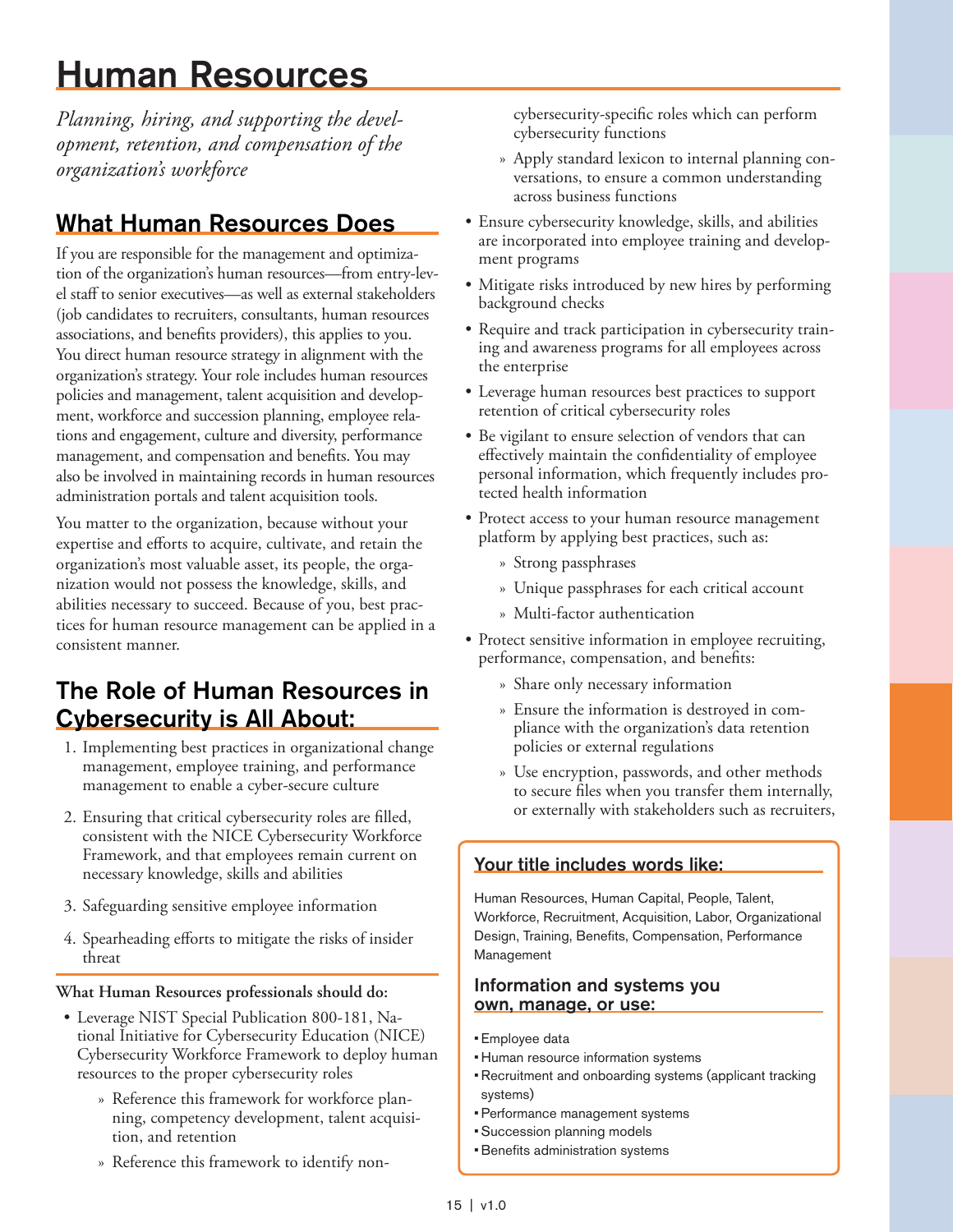potential hires, etc.

- Ensure the accounts of terminated employees are closed promptly
	- » Immediately notify IT of pending or actual terminations
	- » Update directories with new status, to ensure cascading of permissions changes across platforms and applications
	- » Update HR records accordingly

#### **What we all should do:**

- Ensure that all operating systems and applications are at their most current and secure version by enabling automatic updates from the vendor
- When working from home, secure your home network by applying best practices (see NIST SP 800-46 Rev. 2), such as:
	- » Change your wireless router password, SSID, and limit ability of others to find it
	- » Maximize encryption levels on your wireless router
	- » Increase privacy settings on your browser
	- » Use Virtual Private Networks (VPN) to access corporate networks whenever possible
	- » For additional security, protect browsing privacy through encrypted browsers
	- » For additional security, protect personal email accounts through encrypted email
- When traveling, secure your connections to the enterprise
	- » Do not enter sensitive information on public computers, such as in hotel lobbies, libraries and internet cafés
	- » Use VPN access to corporate networks whenever possible
	- » Do not use public Wi-Fi without VPN to transmit sensitive information
	- » Use a dedicated wireless hotspot for internet access
	- » If a hotspot is not available, consider tethering to a corporate or business-issued cell phone
	- » Consider using disposable phones when traveling in regions with questionable data security or excessive surveillance
	- » Physically protect your computer from theft and unauthorized access
- Use social media wisely
	- » Apply strong privacy settings
	- » Don't share personal information on business accounts
	- » Don't share business information on personal accountsz

#### A note to leaders

Human resource professionals have always played an important role in addressing business risks, ranging from natural disasters and workplace violence to lawsuits and lay-offs. Cyber-related business risks are no different: they cannot be effectively addressed without the implementation of best practices in workforce management.

*Be proactive in working with other business functions to address cyber-related risks.* Early involvement is the key to ensuring that the right people are in the right roles, with the right knowledge, skills, and abilities, doing the right things.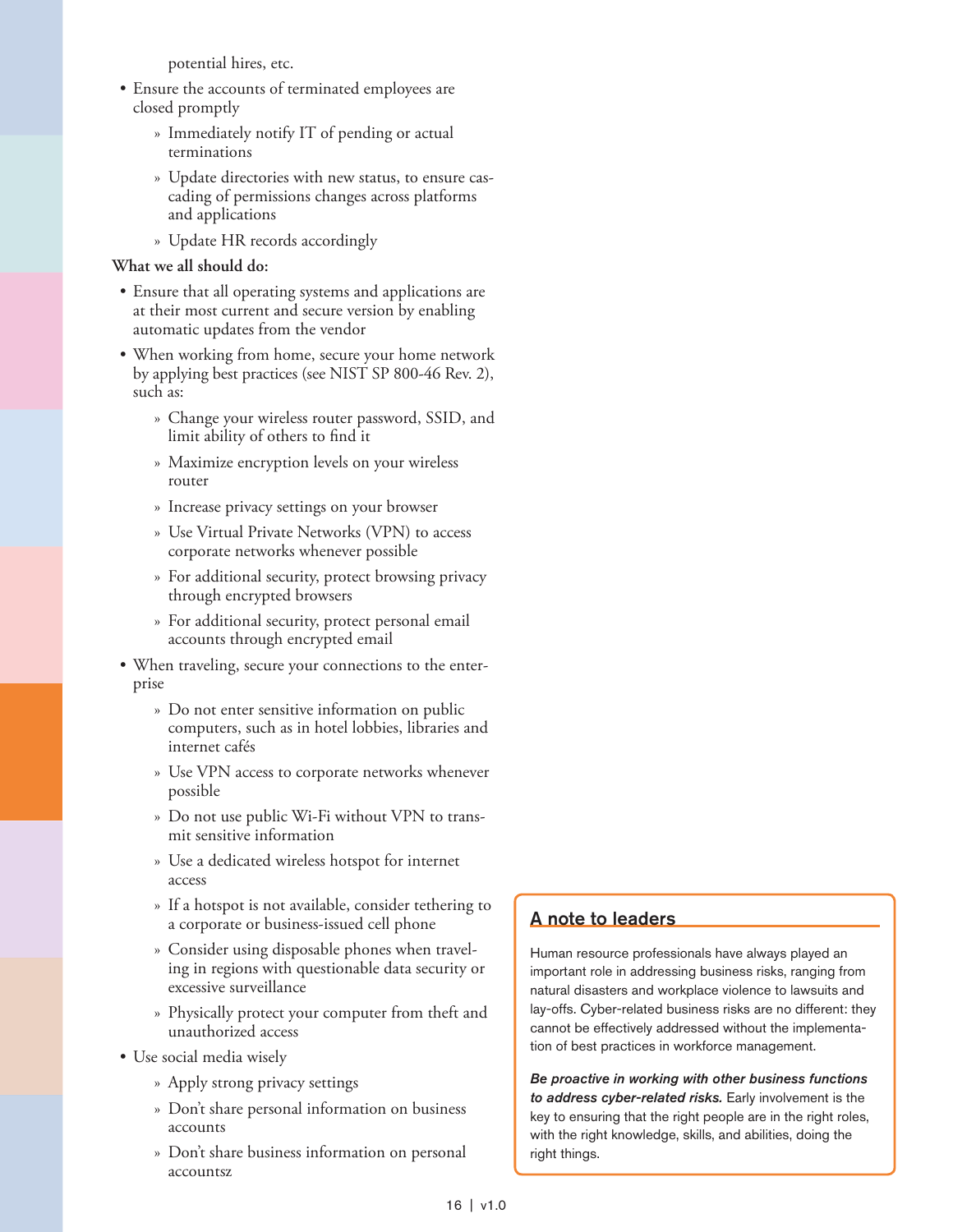## <span id="page-16-0"></span>Legal and Compliance

*Ensuring compliance with laws, regulations and standards, mitigating risk, and addressing legal matters*

## What Legal and Compliance Does

If you are focused on mitigating or responding to legal risks or compliance matters, this applies to you. You do this in large part by ensuring that the organization remains compliant with the numerous laws, regulations, and standards that apply to it. You may also respond to external inquiries, challenges or complaints, as well as internal matters of a sensitive nature.

You are close advisors to senior leaders, helping to set policies and priorities in a manner that balances the organization's primary purpose with the risks to which it may be exposed. You are highly responsive to legal threats, and may become the focal point of interaction with those outside the organization when legal or compliance matters need to be addressed, such as during litigation, court proceedings, audits, and when law enforcement is involved.

You matter to the organization, because you ensure that it remains in good standing with laws, regulations and standards, allowing it to focus on its core competencies. Without you, the organization could easily find itself in trouble, and subject to criminal, civil and audit liabilities.

## The Role of Legal and Compliance in Cybersecurity is All About:

- 1. Minimizing liabilities associated with the organization's cybersecurity posture
- 2. Ensuring compliance with cybersecurity laws, regulations, and standards
- 3. Addressing the legal implications of incidents when they arise

#### **What Legal and Compliance professionals should do:**

- Understand the legal implications of cybersecurity in order to enable sound risk mitigation
	- » Engage with credible third parties to learn about cybersecurity and law—this includes professional associations, industry groups, consultants, and educators
	- » Remain current on emerging regulations and standards
- Implement an effective compliance program for the organization
	- » Assess the organization's exposure to laws, regulations, and industry standards to ensure appropri-

ate coverage

- » Establish and enforce information classification and access processes
- » Leverage existing best practices for compliance enforcement
- » Ensure third-parties adhere to organizational cybersecurity policies through contractual terms, such as Service-Level Agreements (SLAs)
- Actively participate in the enterprise risk management process, working with Planning and Governance, Finance and Administration, and other business functions to mitigate risks in a holistic manner
- Implement measures to mitigate risks introduced by partners and suppliers
- Actively support the organization's incident responders during a suspected breach, including taking appropriate steps to preserve legal privilege to the extent possible
- Conduct post-incident law enforcement engagement, vendor notifications and public notifications as required
- Protect access to any online file sharing or decision support platform by applying best practices, such as:
	- » Strong passphrases
	- » Unique passphrases for each critical account
	- » Multi-factor authentication
- Protect sensitive legal and compliance information
	- » Share only necessary information
	- » Ensure the information is destroyed in compliance with the organization's data retention policies or external regulations

### Your title includes words like:

General Counsel, Corporate Counsel, Inspector General, Internal Audit, Legal, Compliance, Risk, Privacy Officer, Attorney, Investigator, Paralegal, Legal Assistant, Import/ Export Compliance

- Articles of incorporation, charters and formation documents
- Contracts and agreements
- Compliance reports
- Audit reports
- Legal briefs
- Communications with retained law firms
- Communications with law enforcement agencies
- Databases and file storage for Legal and Compliance teams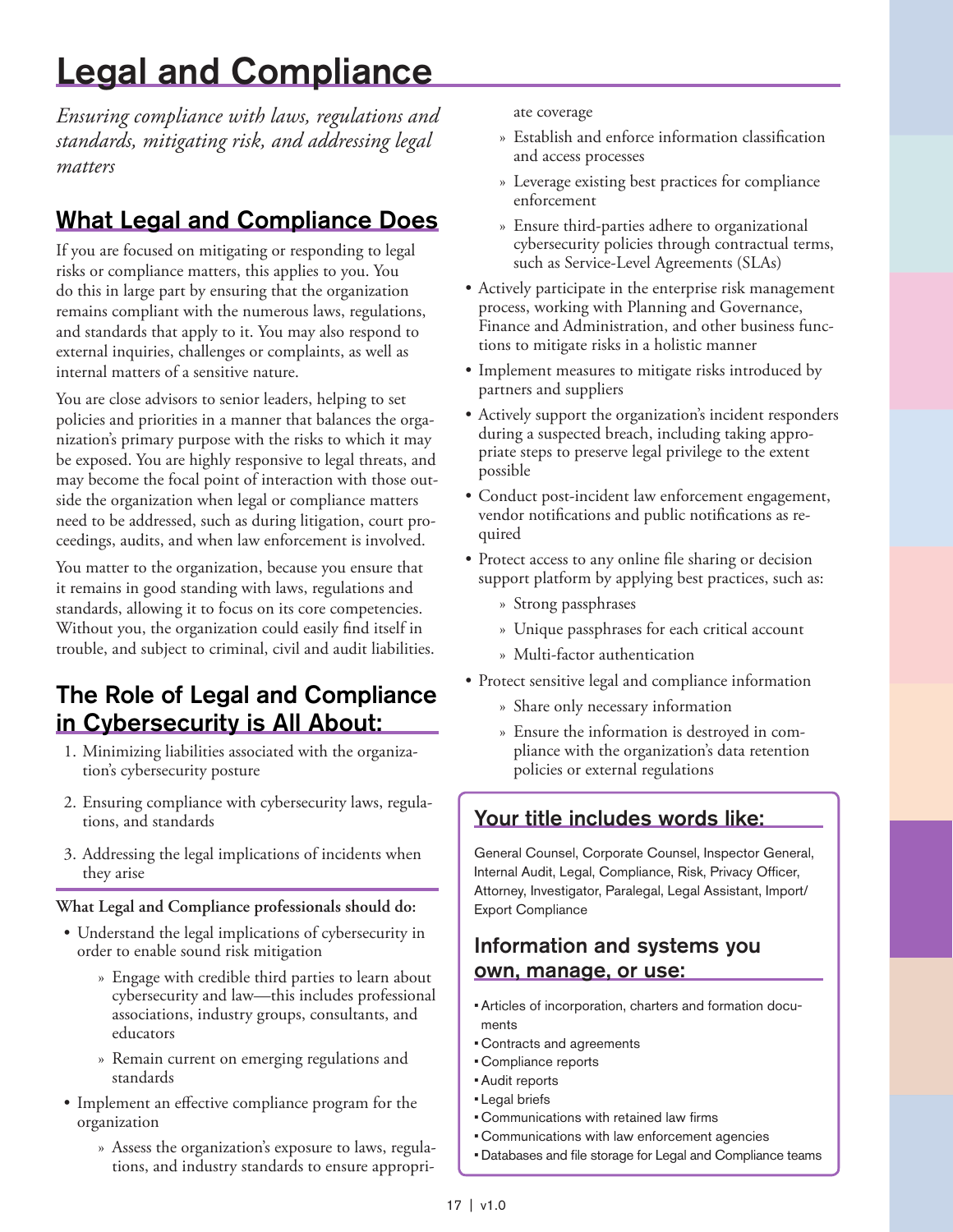- » Use strong encryption, strong passwords, and other methods to secure files when you transfer them to others
- Lead the organization's efforts to develop and implement privacy guidelines consistent with applicable laws, industry regulations, and best practices

#### **What we all should do:**

- Ensure that all operating systems and applications are at their most current and secure version by enabling automatic updates from the vendor
- When working from home, secure your home network by applying best practices (see NIST SP 800-46 Rev. 2), such as:
	- » Change your wireless router password, SSID, and limit ability of others to find it
	- » Maximize encryption levels on your wireless router
	- » Increase privacy settings on your browser
	- » Use Virtual Private Networks (VPN) to access corporate networks whenever possible
	- » For additional security, protect browsing privacy through encrypted browsers
	- » For additional security, protect personal email accounts through encrypted email
- When traveling, secure your connections to the enterprise
	- » Do not enter sensitive information on public computers, such as in hotel lobbies, libraries and internet cafés
	- » Use VPN access to corporate networks whenever possible
	- » Do not use public Wi-Fi without VPN to transmit sensitive information
	- » Use a dedicated wireless hotspot for internet access
	- » If a hotspot is not available, consider tethering to a corporate or business-issued cell phone
	- » Consider using disposable phones when traveling in regions with questionable data security or excessive surveillance
	- » Physically protect your computer from theft and unauthorized access
- Use social media wisely
	- » Apply strong privacy settings
	- » Don't share personal information on business accounts
	- » Don't share business information on personal accounts

#### A note to leaders

No matter how many cybersecurity professionals are hired, or how much investment is made in mitigating tools and technologies, the organization will not be able to adequately address cyber-related risks until the legal implications are considered. Furthermore, the organization could improve security but still be exposed to liability due to non-compliance. Work with cybersecurity experts, as well as legal advisors, auditors, and consultants, to ensure that exposure is minimized and the organization can focus on its mission.

Ask the difficult questions. Your colleagues may not be asking the right questions, or may be avoiding addressing the hard ones. They may be ignoring the requests of cybersecurity professionals within the organization. But chances are, they will listen to you.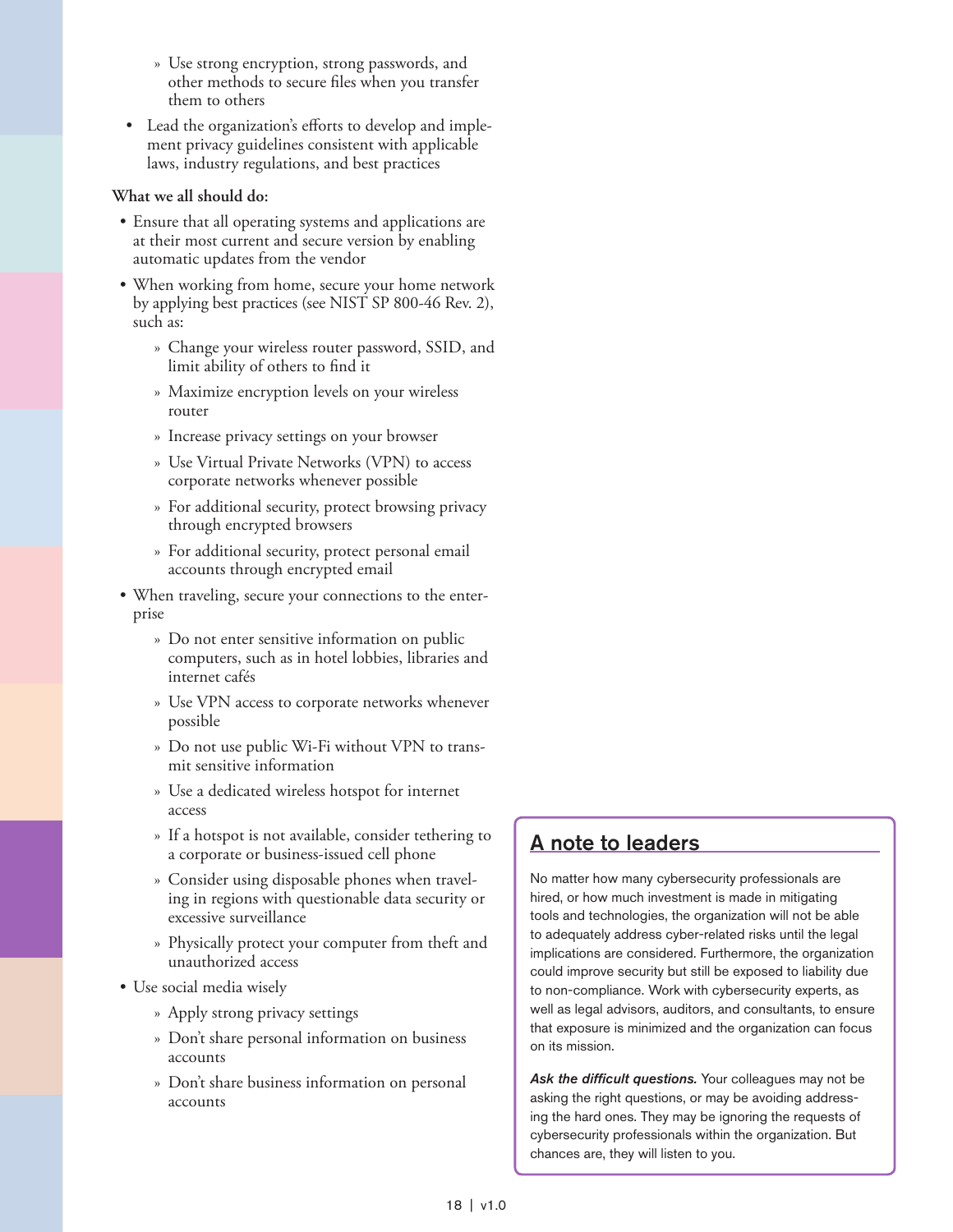## <span id="page-18-0"></span>Information Technology

*Leveraging technology solutions for business connectivity, productivity, and essential processes*

## What Information Technology Does

If you define, develop, test, deploy, support, maintain, and protect technology solutions for the organization, this applies to you. You are responsible for the "central nervous system" of the business, managing the computing systems and networks that enable decision making and communication, and then translating that content into processes that run the business. You are likely involved in interacting with end users to gather and deliver to their requirements. You may interact closely with the Human Resources and Legal and Compliance functions to ensure organization-wide awareness of, and adherence to, cybersecurity policies. You may also be involved in interacting with external vendors for technology acquisition and support. In the event of a cybersecurity incident, you would likely interact with service providers, law enforcement, and external cybersecurity organizations.

You matter to the organization, because you enable everyone to communicate, capture data, process information, and manage the systems that work depends on. Critical assets, including confidential information, intellectual property, competitive differentiators, and customer data, can be properly used and protected because of your role.

### The Role of Information Technology in Cybersecurity is All About:

- 1. Providing technical expertise for the security of information systems and associated technology platforms
- 2. Implementing and maintaining a robust multi-layered (defense-in-depth) approach to the organization's information security, consistent with industry best practices and compliant with applicable regulations and standards
- 3. Responding to and mitigating security-related incidents

#### **What Information Technology professionals should do:**

- Provide technical expertise in support of the organization's cybersecurity program
	- » Ensure current knowledge in cybersecurity tools, techniques, and procedures, including secure application and platform design
	- » Cross-train other IT roles with security functions to provide broader awareness and greater capacity

to implement cybersecurity best practices

- » Collaborate proactively with other business functions across the enterprise
- Implement a robust cybersecurity program, with appropriate technical and process controls consistent with the organization's risk mitigation strategy
	- » Leverage cybersecurity best practice frameworks, maintained by authoritative entities such as the National Institute of Standards and Technology (NIST), Center for Internet Security (CIS), and International Organization for Standardization (ISO)
	- » Reference secure configuration standards from authoritative entities such as Defense Information Systems Agency (DISA) and CIS
	- » If working with physical controls such as SCA-DA systems, reference ISA/IEC-62443
	- » Work with external entities, such as consultants, auditors, professional associations and product and service providers to identify the best tools for the job
- Integrate security into IT design, architecture, deployment and routine operations
	- » Consider security upfront, not as an afterthought
	- » Integrate security throughout the application development, testing, staging, and deployment process, including DevOps
	- » Leverage IT operational best practices to improve security
- Establish and help to enforce robust security policies for employees, contractors, and vendors, codified in acceptable use policies and other pertinent standards to which they can be held accountable

#### Your title includes words like:

Technology, Information, IT, Infosec, Cybersecurity, Data, Systems, Computer, Network, Telecommunications, Database, Business Process, Software, Coding, Programmer, Web, Red Team, Blue Team

- Privileged accounts
- Access controls to critical systems
- Active Directory and associated personnel information
- Results of cybersecurity assessments, audits and penetration tests
- Internal infrastructure, from servers and storage systems to network devices and endpoint systems
- Externally-hosted (cloud) platforms and data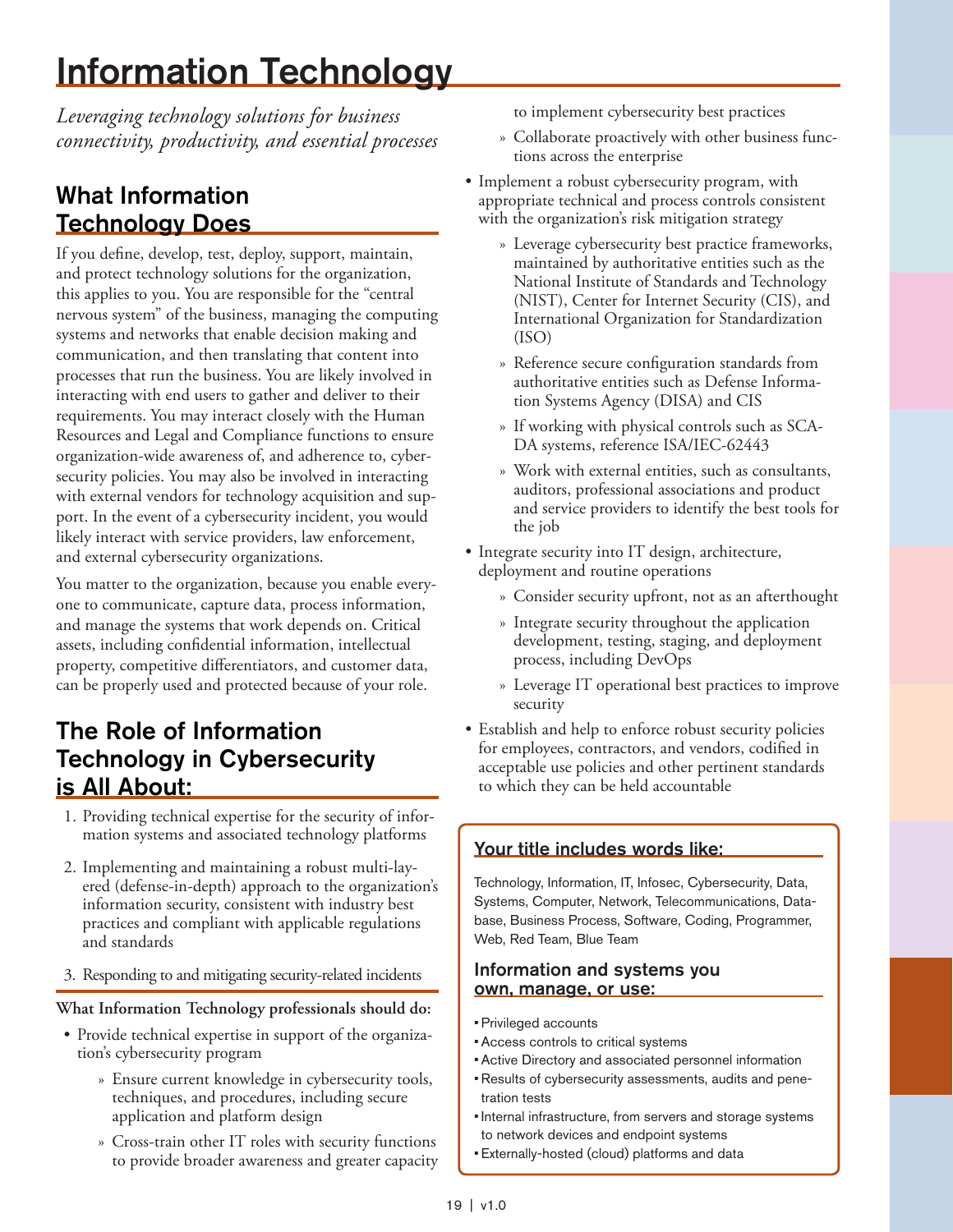- » Work closely with senior management to secure support for policies
- » Apply the principle of least privileged access to all accounts
- » Apply the principle of separation of duties for critical security tasks and handling of sensitive information
- Establish, verify, and enforce robust cloud security policies for the organization
	- » Ensure that cloud service providers deliver the level of security that the organization requires
	- » Understand the shared responsibility models associated with consumption of cloud services
	- » Establish and enforce internal security policies for use of cloud services
- Protect access to any online file sharing or decision support platform by applying best practices, such as:
	- » Strong passphrases
	- » Unique passphrases for each critical account
	- » Multi-factor authentication
	- » Use of password manager systems or applications
- Protect sensitive organizational information
	- » Share only necessary information
	- » Ensure the information is destroyed in compliance with the organization's data retention policies or external regulations
	- » Use strong encryption, strong passwords, and other methods to secure files when you transfer them to others
	- » Ensure redundant storage of critical information
- Maintain a high degree of technical competence in Knowledge, Skills, and Abilities (KSAs) essential to cybersecurity
	- » Actively participate in professional associations, conferences, and events
	- » Pursue formal education in relevant fields
	- » Achieve technical certifications in cybersecurity domains
	- » Continue to hone skills and demonstrate mastery through participation in cybersecurity competitions

#### **What we all should do:**

- Ensure that all operating systems and applications are at their most current and secure version by enabling automatic updates from the vendor
- When working from home, secure your home network by applying best practices (see NIST SP 800-46 Rev. 2), such as:
	- » Change your wireless router password, SSID, and limit ability of others to find it
- » Maximize encryption levels on your wireless router
- » Increase privacy settings on your browser
- » Use Virtual Private Networks (VPN) to access corporate networks whenever possible
- » For additional security, protect browsing privacy through encrypted browsers
- » For additional security, protect personal email accounts through encrypted email
- When traveling, secure your connections to the enterprise
	- » Do not enter sensitive information on public computers, such as in hotel lobbies, libraries and internet cafés
	- » Use VPN access to corporate networks whenever possible
	- » Do not use public Wi-Fi without VPN to transmit sensitive information
	- » Use a dedicated wireless hotspot for internet access
	- » If a hotspot is not available, consider tethering to a corporate or business-issued cell phone
	- » Consider using disposable phones when traveling in regions with questionable data security or excessive surveillance
	- » Physically protect your computer from theft and unauthorized access
- Use social media wisely
	- » Apply strong privacy settings
	- » Don't share personal information on business accounts
	- » Don't share business information on personal accounts

#### A note to leaders

The technical expertise essential to effective cybersecurity resides within your business function. It is imperative that IT professionals, including but not limited to those with cybersecurity roles, have the requisite knowledge, skills, and abilities to perform their roles. This means continuous education, training, and certification to stay current in a dynamic field.

*Keep your skills sharp.* Ensure that you and your team members are able to address the complexities of the field, respond quickly to emerging threats, and answer difficult technical questions. Your credibility and performance depend on it!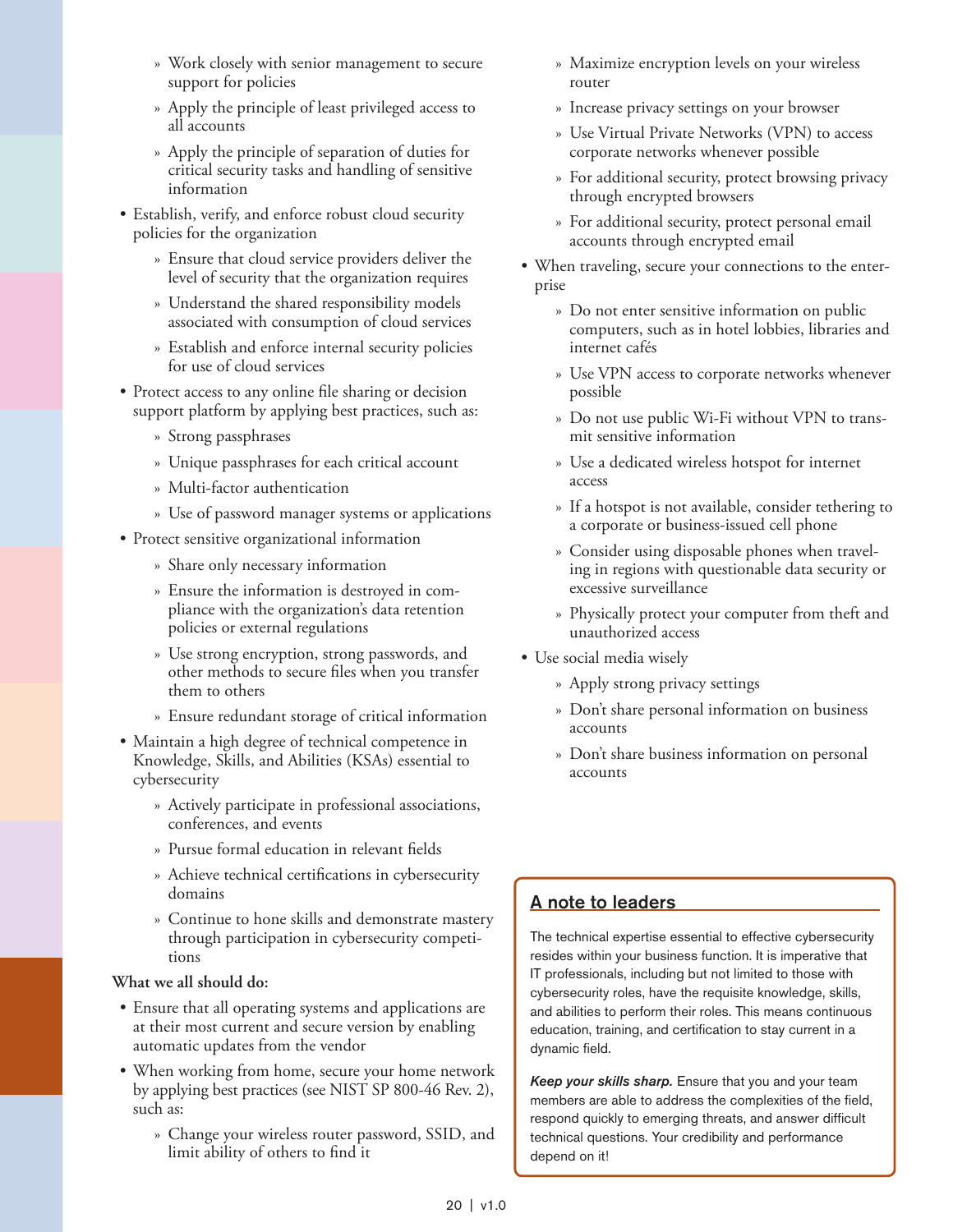## <span id="page-20-0"></span>Appendix 1: Doing the Right Things

*The following are guidelines for all individuals—as citizens, consumers and employees—regardless of business function, to avoid becoming "Patient Zero"*

When organizations become the victim of a cybersecurity breach, especially in phishing-related attacks, those investigating how the exploit entered their organization seek to find "Patient Zero." This is a term adopted from medical forensics, and is used to identify the person or group that was the entry point for a malicious exploitation into their information technology environment.

While multi-layered security protections are important, particularly if implemented in an automated fashion, the organization is still relying on individuals to *do the right things*.

Individuals across many levels of an organization have damaged their organization's brand and reputation, and even lost their jobs or ruined their careers when cyber exploitations have occurred. The obvious question for personnel in these organizations is "What should I do to avoid becoming 'Patient Zero'?" What everyone should do is, in a general sense, straightforward: become more cyber-aware and exercise better cyber hygiene to reduce cyber risks.

In the context of an organization's business and technology environment, those organizations wanting to create a robust cybersecurity culture for their organization must implement good cybersecurity practices to mitigate their critical cybersecurity risks. Most importantly, everyone must contribute to the organization's security. To be successful in this area, this cannot be a one-time awareness or training event, but a continuous effort to make everyone aware of current cyber-related risks and the practices their organization expects each person will perform.

As a general rule, every individual in an organization should be performing the following common tasks:

- **Exercise caution** when using information systems; if you are unsure or sense you may be doing something risky, seek guidance from responsible individuals
- **Fully understand your role** and take personal responsibility for knowing how your organization addresses cybersecurity risks
- **Be willing to learn,** since technology is continually evolving
- **Know how to handle, control, store, transfer and dispose of information** in your organization
- **Protect your assets by** physically safeguarding your computer, mobile devices, and non-electronic information
- F**ollow your organization's security procedures** for facilities and prevent unauthorized access via social engineering tricks
- **Use the best authentication capabilities your organization offers** for controlling access to computers, mobile devices and the information services and applications you use
- **Use encryption** for information in transit and at rest
- **If you work from home, secure your home devices and connections**
- **If you travel, know how your organization wants you to secure your connections** back to the organization through public networks
- **Know your organization's policies and practices for using personal devices for work**
- **Know your organization's security incident reporting policy and contact**s
- **Take control of your own cybersecurity and safety;** don't assume that hardware and software providers will do it for you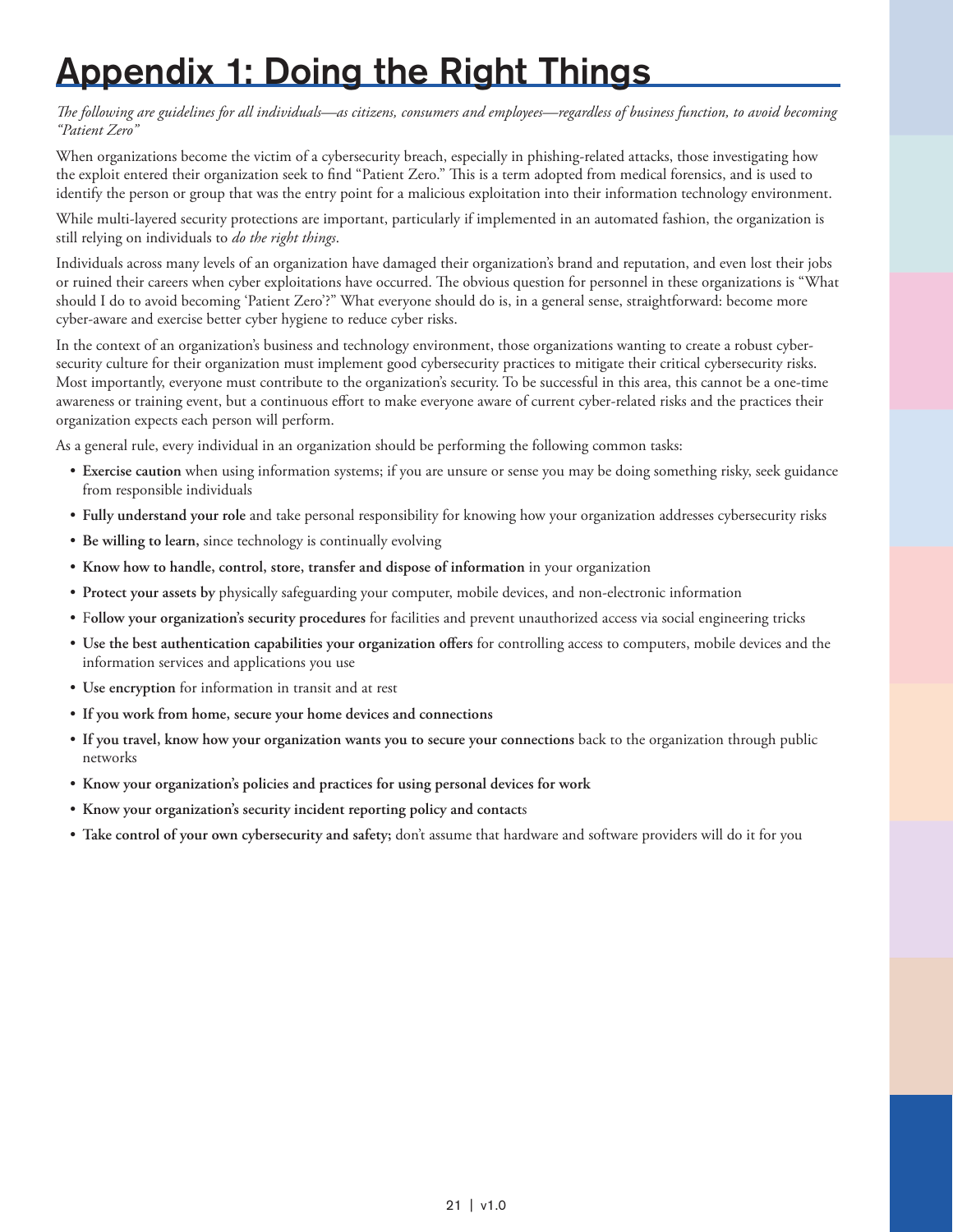## <span id="page-21-0"></span>Appendix 2: Project Team

*Names are followed by professional title, affiliated organizations (and where relevant, project-specific role)*

### Editors and Project Leaders

**[Maurice Uenuma](https://www.linkedin.com/in/uenuma/)**, Strategic Engagements, Tripwire (Project Lead; Editor; Co-Chair) **[Susie Cone](https://www.linkedin.com/in/susiecone/)**, Strukturer (Editor, Co-Chair) **[Kristin Judge](https://www.dellemc.com/en-us/ data-protection/solutions.htm#dropdown0=0)**, CEO & President, Cybercrime Support Network (Co-Chair) **Pilar Jarrin**, Senior Manager, Deloitte Consulting LLP (Co-Facilitator) **Rachel Mastro**, Senior Consultant, Deloitte Consulting LLP (Co-Facilitator) **Stephen Woskov**, Senior Consultant, Deloitte Consulting LLP (Co-Facilitator)







### Contributors and Reviewers

**Nancy Austin**, Leonardo Coaching **Steven Aude**, Ph.D., Vice President, ICF **Ian Barwise**, M.S., CISSP|CEH|CNDA|Security+, Sr. ISSO/ISSM | Ethical Hacker, SAIC **Steven Bledsoe**, Principal, Z-Rated.com Inc. **Chris Burns**, Sr. Information Security Manager, General Motors **Roger Callahan**, Managing Director, Information Assurance Advisory, LLC (Section Writer) **Veronica Colon**, VP, STEM Outreach **Karl Cureton**, Executive Chairman, The National Minority Technology Council **Robin Drake**, Program Associate, National Initiative for Cybersecurity Education (NICE) **Lori Gordon**, Senior Strategist, HWC Inc. (Section Writer) **Susan Hansche**, CDM Training Manager, U.S. Department of Homeland Security **Katie Hanson**, Director of Communications, US Cyber Challenge **James Harris**, Vice President, PFP Cybersecurity **Laura Hatzes**, Program Associate, National Initiative for Cybersecurity Education (NICE) **Jason Hite**, Founder & Chief People Strategist, Daoine Centric LLC (Industry Co-Chair, NICE Working Group) **Rita Heimes**, J.D., Research Director and Data Protection Officer, International Association of Privacy Professionals **Carol Hodes**, PhD, Senior Consultant, NOCTI **Hillary Homan**, Workforce Development and Change Management SME—Nodi Solutions, LLC **Kevin Johnson**, Manager, Cybersecurity Audit and Compliance, National Cancer Institute, National Institutes of Health (NIH) **Ron Kantor**, Ph.D., Learning and Development Consultant **Tom Klemas**, Principal Engineer, SimSpace Corporation **Mark Kosier**, CIO, Tech + Equation, Inc. **Noel Kyle**, Cybersecurity Education and Awareness Branch, U.S. Department of Homeland Security **David Martinez**, Vice President, Operations, The Partnership Federal Credit Union **Peter Meehan**, iQ4 Corp, Co-Founder Cybersecurity Workforce Alliance (CWA) **Marian Merritt**, Lead for Industry Engagement, National Initiative for Cybersecurity Education (NICE) **Paul Montrose**, Principal Information Security Manager, Acxiom Corporation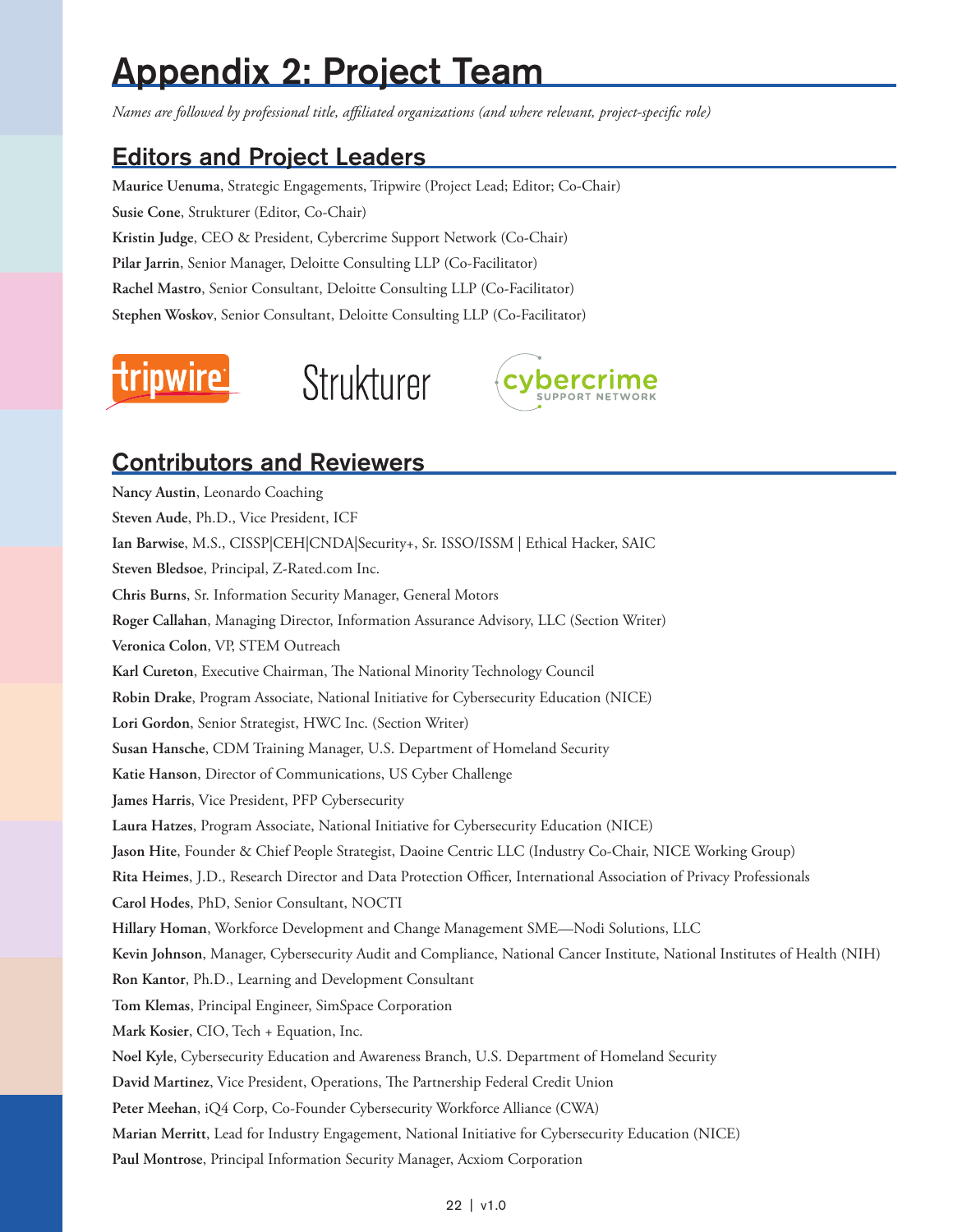**Bill Newhouse**, Deputy Director, National Initiative for Cybersecurity Education (NICE) **Erika Olsen**, Senior Legal Counsel, Public Safety & Homeland Security Bureau, Federal Communications Commission **Murielle Palmier**, Development & Partnership Director, ASPertise **Celia Paulsen**, Acting Coordinator for Industry Engagement, National Initiative for Cybersecurity Education (NICE) **Kavya Pearlman**, Information Security Director—Linden Lab, San Francisco, California **Vince Peeler**, CEO/Founder, Enlighten Cyber Security Training **Rodney Petersen**, J.D., Director, National Initiative for Cybersecurity Education (NICE) **Evelyn Petrella**, Program Associate, National Initiative for Cybersecurity Education (NICE) **Damira Pon**, Director of Student Services, Digital Forensics Program, University at Albany, State University of New York **MaryAnn Pranke**, President, MPT&C Inc. **Portia Pusey**, EdD, Consultant **James Rensimer**, Managing Partner, The Rensimer Law Firm **Paul Ricketts**, Nuclear Regulatory Commission **Mike Riley**, Program Manager, U.S. Department of State **Kevin Sanchez-Cherry**, Cybersecurity Policy, Architecture and Training Lead, U.S. Dept. of Transportation **Danielle Santos**, Program Manager, National Initiative for Cybersecurity Education (NICE) **Sondra Schneider**, President, Security University **Paul Schwartz**, Director of Information Security, Lansing Community College **Benjamin Scribner**, Section Chief, Outreach, U.S. Department of Homeland Security CS&C/SECIR/CE&A **David Shaheen**, Information Security Forensics Lead, Henry Ford Health System **Charmaine Sheeler-Mitchell**, Paralegal Specialist, Occupation Safety and Health Review Commission (Section Writer) **Rebecca Slayton**, PhD, Associate Professor, Cornell University **James Stanger**, Chief Technology Evangelist, CompTIA **Julie Steinke**, PhD, Lead Behavioral Scientist, MITRE Corporation **Sakinah Tanzil**, MSIA, MSCIS, CISA, CISSP, ITIL, Information Security Program Manager, Henry Ford Health System **Charlie Tupitza**, CEO, Global Forum to Advance Cyber Resilience **Frederic Vezon**, President, ASPertise **Ping Wang**, PhD, Professor of Computer and Information Systems, Robert Morris University **Barbara Ware**, Director of Communications, CIS (Center for Internet Security, Inc.) **Alan Watkins**, ABW Consulting Services/ABW InfoSec Consulting; Core Adjunct Professor, Cyber Security & Information Assurance, National University, School of Engineering & Computing **Greg White**, PhD, Executive Director, ISAO Standards Organization, University of Texas at San Antonio **Dana Winner**, President, Dana Winner, Inc.

### Creative Design

**Harold Metzger**, Creative Services Manager, Tripwire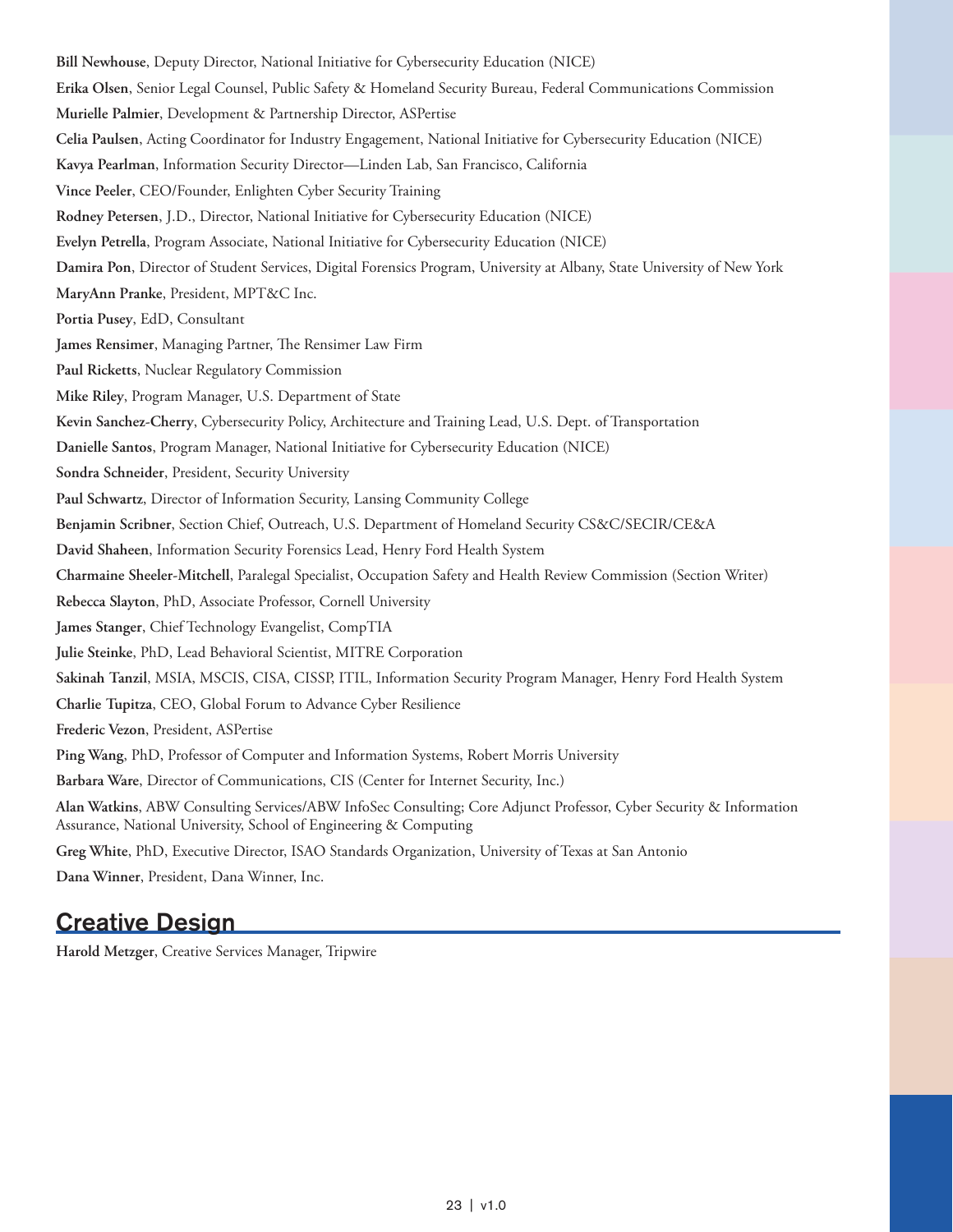## <span id="page-23-0"></span>Appendix 3: Methodology

The recommendations provided in this publication reflect the input of numerous contributors across a variety of industries, roles and backgrounds. The intention is to provide a distilled set of guidelines that are readily understandable and applicable to those who may be new to cybersecurity, and which provides a comprehensive view of how everyone has a role to play in the security of the organization.

To that end, the following steps were taken to ensure that many voices were heard and a broad set of perspectives considered:

- A new subgroup was formed under the National Initiative for Cybersecurity Education (NICE) Working Group:
	- » During May of 2016, the Workforce Management subgroup convened to facilitate, develop and promote cybersecurity workforce management guidance and measurement approaches that create a culture where the workforce is managed and engaged to effectively address the cybersecurity risks of their organization.
	- » The subgroup began with just over 40 members. By December 2017, membership grew to nearly 100 members, and has grown to over 180 participants by September 2018.
- The need for this guidebook was identified by the subgroup.
	- » The decision to focus mainly on the demand (or employer) side of the labor market is a unique aspect of this subgroup's work within the context of the NICE Working Group.
	- » Specific goals for the guidebook stemmed from discussions on the NICE Cybersecurity Workforce Framework and the belief that everyone has a role in cybersecurity.
- A literature review was performed by a team of seven, and gathered relevant resources during the early months of 2017. These resources were read and summarized for use by the broader project team.
- A reference framework was developed in May 2017 to map out the various common functions essential to organizations:
	- » The group outlined business functions and components to frame a holistic view of organizations.
	- » The group identified potential impacts if cyber-related risks were not properly addressed.
- Deep-dive sessions were held during the summer and autumn months of 2017 to develop guidelines for each business function:
	- » Seven sessions were held, involving a total of 12 contributors.
	- » Over the course of three months, members met as smaller groups to examine all business functions and roles in an organization at different levels and how they contribute to and mitigate cybersecurity risk, integrating business, cybersecurity, and human resources disciplines.
- Based on the guidelines developed during the deep-dive sessions, individual sections for each business function were drafted in late 2017 and early 2018, along with introductory content and appendices.
- These sections were included in the first complete draft, which was reviewed by the Workforce Management Sub-Group in February 2018:
	- » Members of the subgroup individually reviewed the draft, and submitted comments and suggested edits.
	- » The input of Contributors and Reviewers was consolidated into the draft, which was then reviewed by the Editors.
	- » The updated draft was submitted to the broader NICE Working Group for review on February 28, 2018.
- The broader NICE Working Group reviewed and commented on the draft by March 23, 2018.
	- » Numerous individuals provided comments, as noted in Appendix 1.
	- » Again, the input of NICE Working Group Contributors and Reviewers was consolidated into the next draft by the Editors.
- The near-final version of the guidebook, prepared for public comment, was completed in June, 2018. The public comment period closed on July 31 2018.
	- » This version included new graphic treatment, designed by Harold Metzger at Tripwire.
- Feedback from the public review period was integrated into the guidebook.
	- » Common themes were identified and suggested edits were captured.
	- » The Workforce Management subgroup met on August 16, 2018, to make final decisions on content.
	- » Similar to the two previous reviews, the input of public contributors was consolidated into the final draft by the Editors.
	- » Final design updates and final copy reviews were performed in September 2018.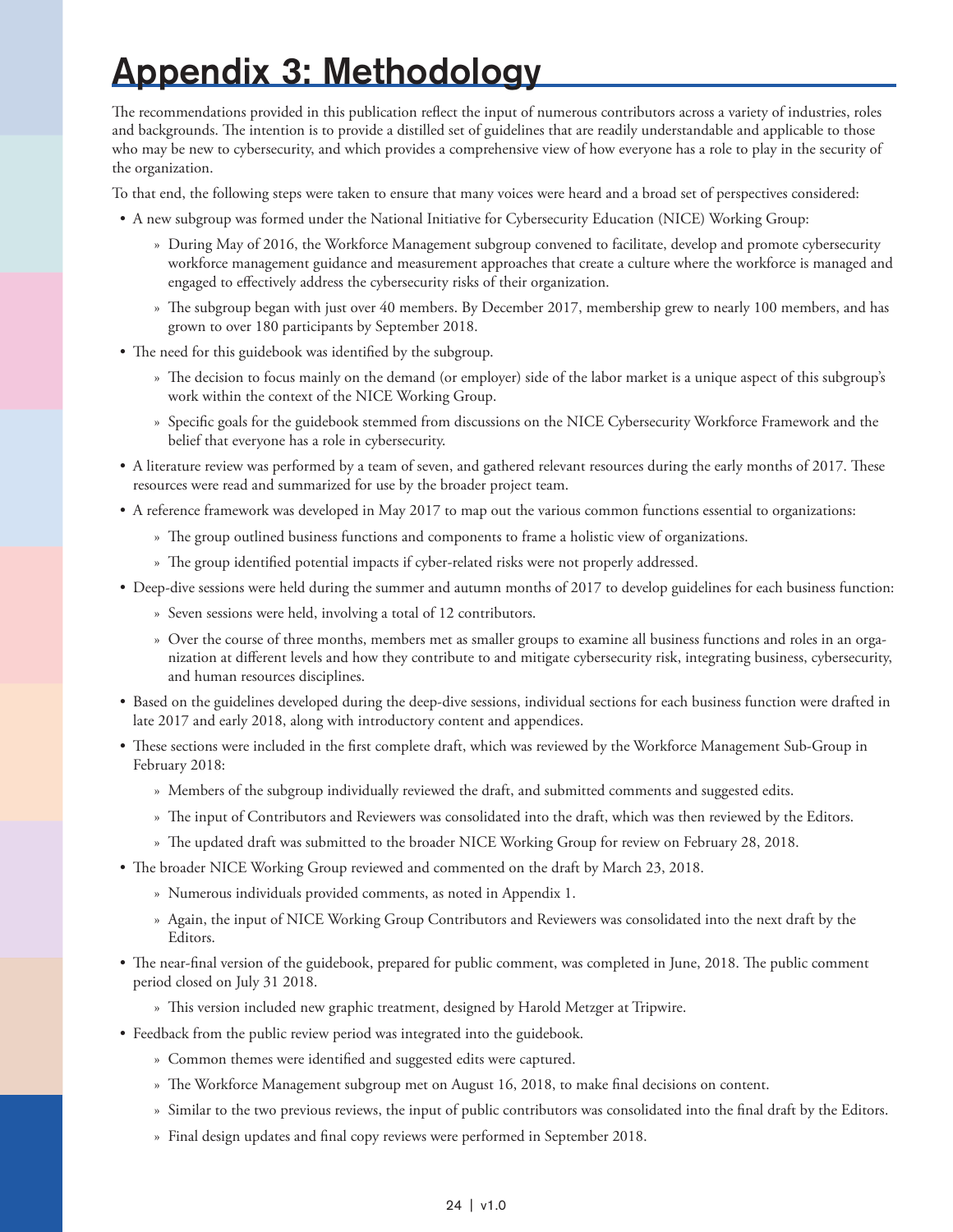## <span id="page-24-0"></span>Appendix 4: Where to Learn More

Given the brief and distilled nature of this publication, this section is intended to provide additional resources on the many subject areas introduced in the preceding pages.

This is not an exhaustive list, and the presence, or lack thereof, of any particular organization or its resources does not constitute an endorsement or a validation of its content, but does reflect the general consensus of the authors, contributors and reviewers regarding the relevance of the sources to the goal of a cyber-secure workforce.

#### **Government departments and agencies:**

- National Institute of Standards and Technology (NIST), at [https://www.nist.gov](https://www.nist.gov/)
	- » Framework for Improving Critical Infrastructure Cybersecurity (NIST Cybersecurity Framework), at <https://www.nist.gov/cyberframework>
	- » National Initiative for Cybersecurity Education (NICE), at [https://www.nist.gov/itl/applied](https://www.nist.gov/itl/applied-cybersecurity/national-initiative-cybersecurity-education-nice)[cybersecurity/national-initiative-cybersecurity-education-nice](https://www.nist.gov/itl/applied-cybersecurity/national-initiative-cybersecurity-education-nice)

#### Key references

- Framework for Improving Critical Infrastructure Cybersecurity (NIST Cybersecurity Framework), at<https://www.nist.gov/cyberframework>
- Center for Internet Security (CIS), at [https://www.cisecurity.org](https://www.cisecurity.org/)
- NICE Cybersecurity Workforce Framework (NCWF), at [https://www.nist.gov/itl/applied-cybersecurity/national](https://www.nist.gov/itl/applied-cybersecurity/national-initiative-cybersecurity-education-nice/nice-cybersecurity)[initiative-cybersecurity-education-nice/nice-cybersecurity](https://www.nist.gov/itl/applied-cybersecurity/national-initiative-cybersecurity-education-nice/nice-cybersecurity)
- Cybersecurity Workforce Development Toolkit, at [https://niccs.us-cert.gov/workforce-development/](https://niccs.us-cert.gov/workforce-development/cybersecurity-workforce-development-toolkit) [cybersecurity-workforce-development-toolkit](https://niccs.us-cert.gov/workforce-development/cybersecurity-workforce-development-toolkit)
- National Cyber Security Alliance (NCSA), at [https://staysafeonline.org](https://staysafeonline.org/)
- » NICE Cybersecurity Workforce Framework (NCWF), at <https://www.nist.gov/itl/applied-cybersecurity/national-initiative-cybersecurity-education-nice/nice-cybersecurity>
- » Password guidance, at <https://www.nist.gov/video/password-guidance-nist-0>
- » NIST SP 800-46 Rev. 2: Guide to Enterprise Telework, Remote Access, and Bring Your Own Device (BYOD) Security, at https://doi.org/10.6028/NIST.SP.800-46r2
- » NIST SP 800-64 Rev. 2 (June 2004): Security Considerations in the System Development Life Cycle, at https://doi.org/10.6028/NIST.SP.800-64r2
- U.S. Department of Energy, at https://www.energy.gov
	- » Cybersecurity Capability Maturity Model (C2M2) Program, at [https://www.energy.gov/oe/cybersecurity-critical](https://www.energy.gov/oe/cybersecurity-critical-energy-infrastructure/cybersecurity-capability-maturity-model-c2m2-program)[energy-infrastructure/cybersecurity-capability-maturity-model-c2m2-program](https://www.energy.gov/oe/cybersecurity-critical-energy-infrastructure/cybersecurity-capability-maturity-model-c2m2-program)
- U.S. Department of Homeland Security (DHS), at https://www.dhs.gov
	- » U.S. Computer Emergency Readiness Team (US-CERT), at [https://www.us-cert.gov](https://www.us-cert.gov/)
	- » National Initiative for Cybersecurity Careers and Studies (NICCS), at [https://niccs.us-cert.gov](https://niccs.us-cert.gov/)
	- » Cybersecurity Workforce Development Toolkit, at <https://niccs.us-cert.gov/workforce-development/cybersecurity-workforce-development-toolkit>
	- » Federal Virtual Training Environment, at [https://fedvte.usalearning.gov](https://fedvte.usalearning.gov/)
	- » Nuclear Sector Cybersecurity Framework Guidance for U.S. Nuclear Power Reactors, at [https://www.us-cert.gov/sites/default/files/c3vp/framework\\_guidance/nuclear-framework](https://www.us-cert.gov/sites/default/files/c3vp/framework_guidance/nuclear-framework-implementation-guide-2015-508.pdf)[implementation-guide-2015-508.pdf](https://www.us-cert.gov/sites/default/files/c3vp/framework_guidance/nuclear-framework-implementation-guide-2015-508.pdf)
- National Security Agency (NSA), at https://www.nsa.gov
	- » National Centers of Academic Excellence in Cyber Defense, at [https://www.nsa.gov/resources/educators/centers-academic-excellence/cyber-defense](https://www.nsa.gov/resources/educators/centers-academic-excellence/cyber-defense/)
- Federal Bureau of Investigation (FBI), at [https://www.fbi.gov](https://www.fbi.gov/)
	- » InfraGard, at [https://www.infragard.org](https://www.infragard.org/)
- U.S. Secret Service (USSS), at [https://www.secretservice.gov](https://www.secretservice.gov/)
	- » Cyber crimes investigation, at<https://www.secretservice.gov/investigation/#cyber>
- U.S. Defense Information Systems Agency (DISA), at [https://www.disa.mil](https://www.disa.mil/)
- U.S. Federal Trade Commission, at [https://www.ftc.gov](https://www.ftc.gov/)
	- » OnGuard Online, at<https://www.ftc.gov/news-events/audio-video/consumers/onguard-online>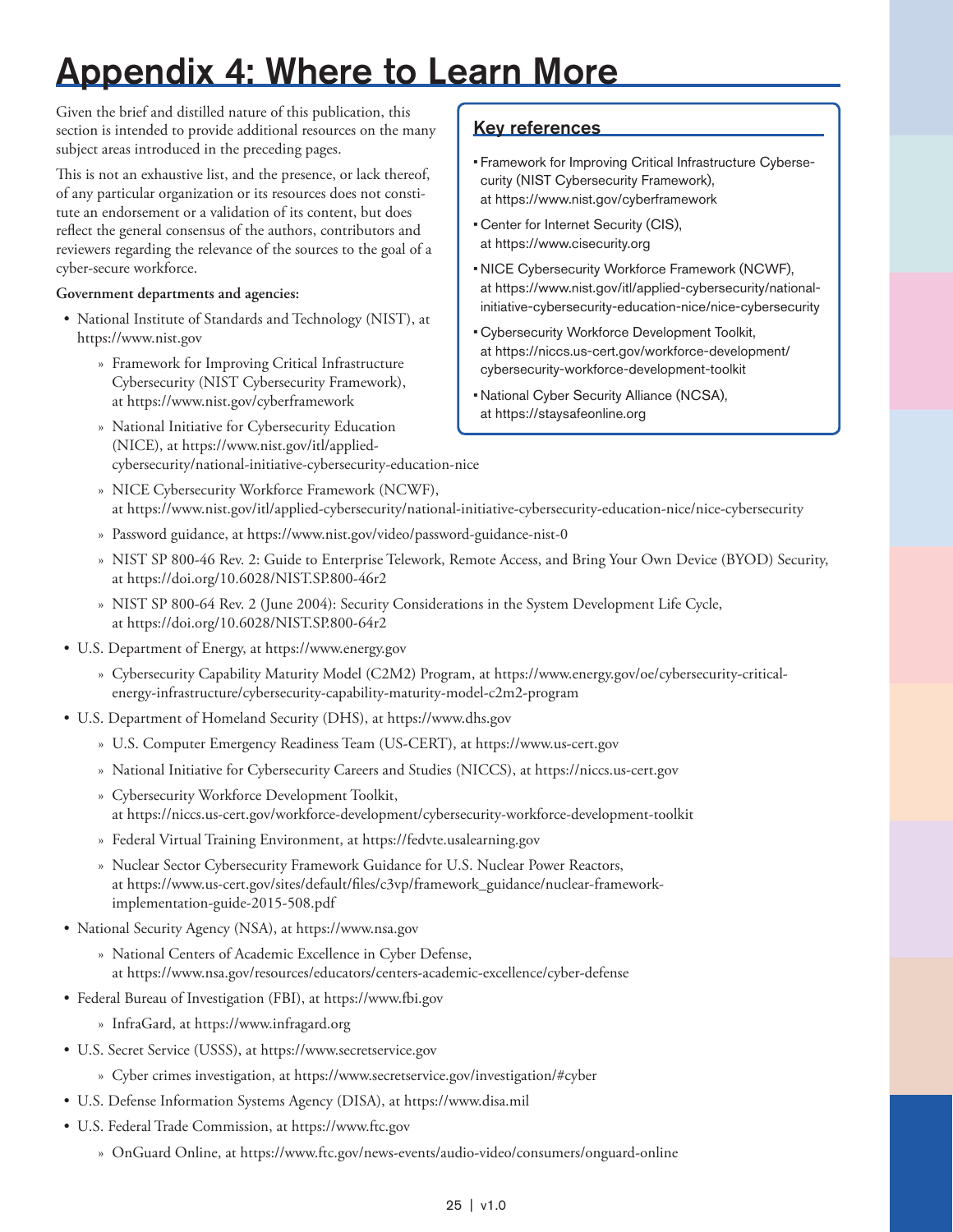- U.S. Nuclear Regulatory Commission, at [https://www.nrc.gov](https://www.nrc.gov/)
	- » Regulatory Guide 5.71 Cyber Security Programs for Nuclear Facilities, at <https://www.nrc.gov/docs/ML0903/ML090340159.pdf>

#### **Standards organizations and non-profit entities:**

- CIS (Center for Internet Security, Inc.), at [https://www.cisecurity.org](https://www.cisecurity.org/)
	- » CIS Controls, at [https://www.cisecurity.org/controls](https://www.cisecurity.org/controls/)
- Cloud Security Alliance, at https://cloudsecurityalliance.org
- IEEE, at https://www.ieee.org
- Information Systems Security Association International (ISSA), at https://www.issa.org
- Information Technology Infrastructure Library (ITIL), at [https://www.axelos.com/best practice-solutions/itil](https://www.axelos.com/best-practice-solutions/itil)
- International Organization for Standardization (ISO), at <https://www.iso.org/home.html>
	- » ISO/DIS 30401 Knowledge Management Systems Requirements, at <https://www.iso.org/standard/68683.html>
	- » ISO 31000 Risk Management, at <https://www.iso.org/iso-31000-risk-management.html>
- Minority Cyber Inclusion Council (MCI Council), at [http://www.mcicouncil.org](http://www.mcicouncil.org/)
- National Cyber Security Alliance (NCSA), at [https://staysafeonline.org](https://staysafeonline.org/)
	- » Stop. Think. Connect., at [https://www.stopthinkconnect.org](https://www.stopthinkconnect.org/)
- National Cybersecurity Student Association, at <https://www.cyberstudents.org>
- National Association of Corporate Directors (NACD), at [https://www.nacdonline.org](https://www.nacdonline.org/)
- Online Trust Alliance (OTA), at [https://otalliance.org](https://otalliance.org/)
- Open Web Application Security Project (OWASP), at https://www.owasp.org
- Women in Cybersecurity (WiCyS), at [https://www.wicys.net](https://www.wicys.net/)

#### **Training and certification providers:**

- Computing Technology Industry Association (CompTIA), at [https://www.comptia.org](https://www.comptia.org/)
- International Association of Privacy Professionals (IAPP), at [https://iapp.org](https://iapp.org/)
- International Council of E-Commerce Consultants (EC-Council), at [https://www.eccouncil.org](https://www.eccouncil.org/)
- International Information Systems Security Certification Consortium ((ISC)2), at [https://www.isc2.org](https://www.isc2.org/)
- ISACA, at <https://www.isaca.org/pages/default.aspx>
	- » Control Objectives for Information and Related Technologies (COBIT), at [https://cobitonline.isaca.org](https://cobitonline.isaca.org/)
- SANS Institute (SANS), at [https://www.sans.org](https://www.sans.org/)
	- » Global Information Assurance Certifications (GIAC), at [https://www.giac.org](https://www.giac.org/)

#### **Cybersecurity product and service providers:**

- Amazon Web Services, at https://aws.amazon.com
- AT&T, at [https://www.business.att.com/solutions/Portfolio/cybersecurity](https://www.business.att.com/solutions/Portfolio/cybersecurity/)
- Cisco, at https://www.cisco.com
- Dell EMC, at<https://www.dellemc.com/en-us/data-protection/solutions.htm#dropdown0=0>
- Deloitte Consulting LLP, at <https://www2.deloitte.com/cy/en/pages/risk/solutions/cyber-security-services.html>
- FireEye, at <https://www.fireeye.com/blog.html>
- Google Cloud, at https://cloud.google.com
- Hewlett Packard Enterprise, at <https://www.hpe.com/us/en/services/consulting/security.html>
- IBM, at <https://www.ibm.com/security>
- Intel, at<https://www.intel.com/content/www/us/en/security/hardware/hardware-security-overview.html>
- Microsoft, at https://www.microsoft.com/en-us/security/default.aspx
- Qualys, at [https://blog.qualys.com](https://blog.qualys.com/)
- Symantec, at [https://www.symantec.com/blogs](https://www.symantec.com/blogs/)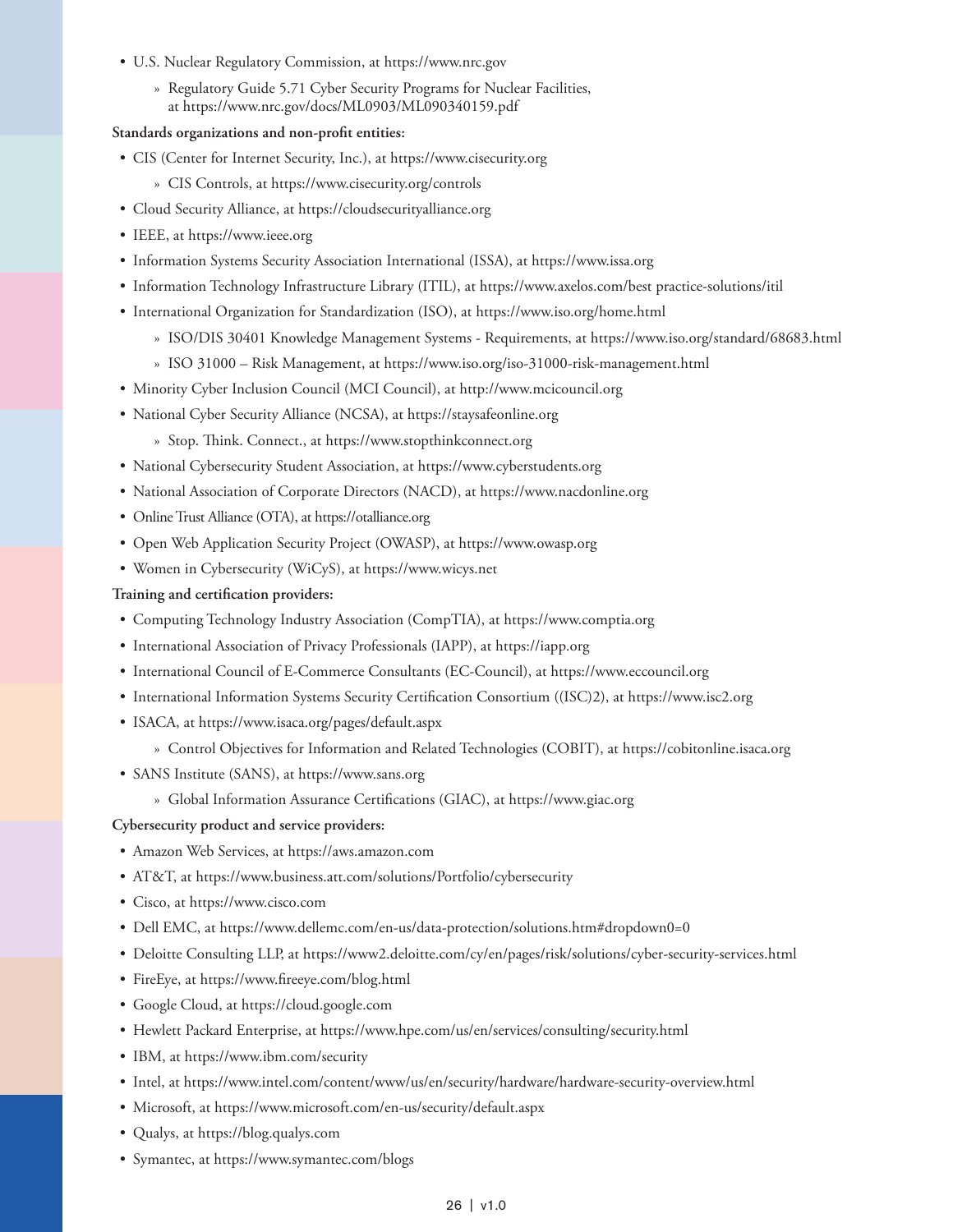- Tripwire, at [https://www.tripwire.com/state-of-security](https://www.tripwire.com/state-of-security/)
- Verizon, at [http://www.verizonenterprise.com/products/security](http://www.verizonenterprise.com/products/security/)

#### **Related resources:**

- Carnegie Mellon CyLab Security and Privacy Institute at [https://www.cylab.cmu.edu](https://www.cylab.cmu.edu/)
- CyberCompEx, at [https://www.cybercompex.org](https://www.cybercompex.org/)
- Cybersecurity Workforce Alliance, at [http://www.iq4.com](http://www.iq4.com/)
- Cybersecurity Workforce Handbook, Council on CyberSecurity, at [http://pellcenter.org/cyber-leadership](http://pellcenter.org/cyber-leadership/)
- HR Professional's Guide to a Cyber-Secure Workforce, Council on CyberSecurity, at<http://iaadvisory.info/wp-content/uploads/2016/02/HR-Professionals-Guide-to-a-Cyber-Secure-Workforce.pdf>
- Purdue Enterprise Reference Architecture, at [https://en.wikipedia.org/wiki/Purdue\\_Enterprise\\_Reference\\_Architecture](https://en.wikipedia.org/wiki/Purdue_Enterprise_Reference_Architecture)
- Reference ISA99/IEC 62443 for standards on industrial cybersecurity, at <https://www.isa.org/isa99/>
- US Cyber Challenge, at [https://www.uscyberchallenge.org](https://www.uscyberchallenge.org/)